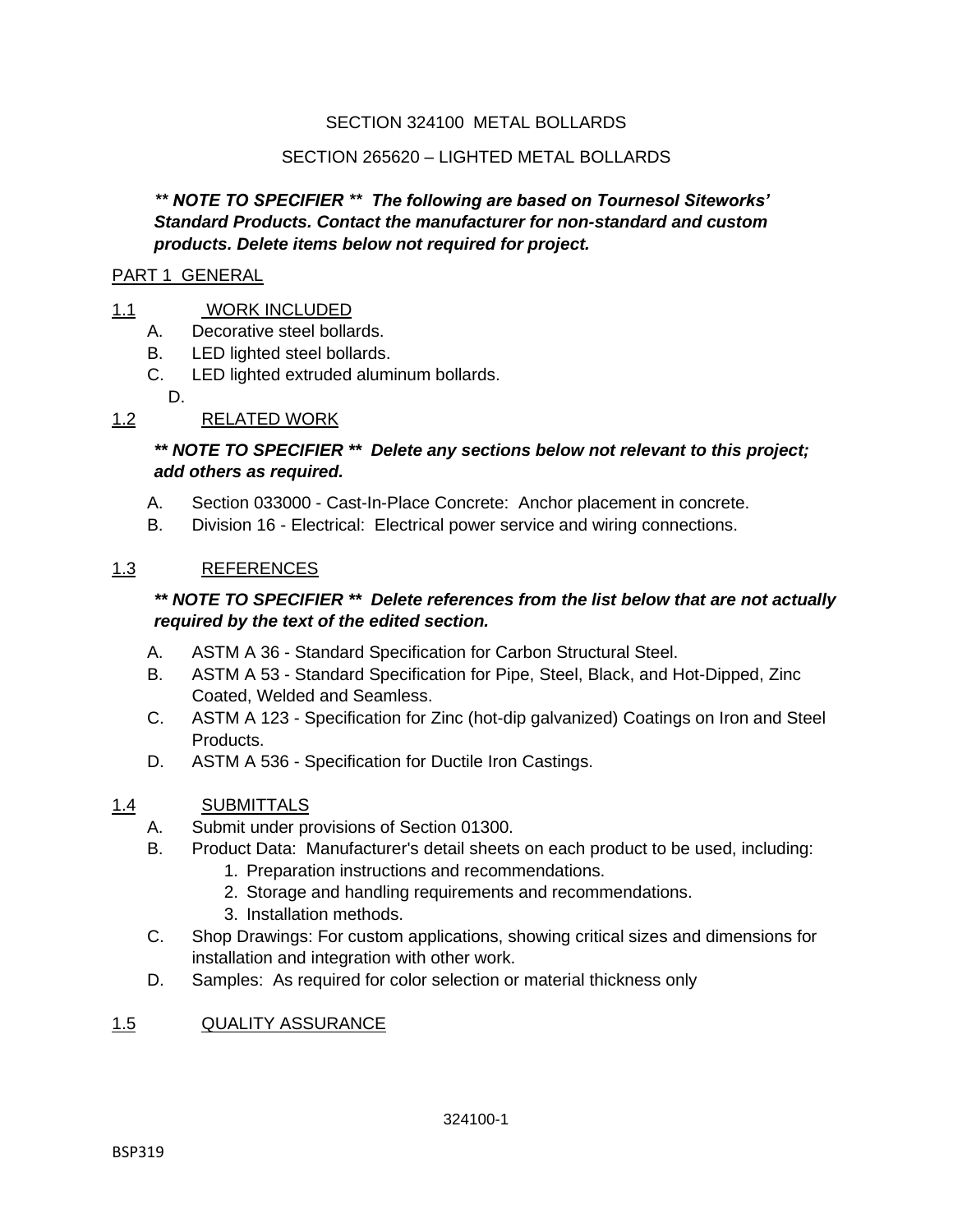A. Manufacturer Qualifications: minimum of 15 years experience manufacturing metal bollards.

## 1.6 DELIVERY, STORAGE, AND HANDLING

- A. Inspect bollards after delivery for signs of damage during transit, note any damage on bill of lading
- B. Store products in manufacturer's unopened packaging until ready for installation.
- C. Store components off the ground in a dry covered area, protected from adverse weather conditions.

# 1.7 WARRANTY

A. Structural integrity of all metal bollards shall be warranted for a period of 3 years from date of delivery against defects in materials and workmanship except for finishes of any kind.

# PART 2 PRODUCTS

# 2.1 ACCEPTABLE PRODUCTS/MANUFACTURERS

- A. Decorative Steel Bollards, manufactured by Tournesol Siteworks LLC, 2930 Faber St., Union City, CA 94587 Tel: (800)542-2282 FAX (510)471-6269 tournesol.com
- B. LED Lighted Steel Bollards, , manufactured by Tournesol Siteworks LLC, 2930 Faber St., Union City, CA 94587 Tel: (800)542-2282 FAX (510)471-6269 tournesol.com

# 2.2 MATERIALS

### *\*\* NOTE TO SPECIFIER \*\* Select bollards required from the following paragraphs; delete paragraphs that are not required. Visit the manufacturer's web site at Tournesol.com for photos of the various bollard designs*

- A. Steel Bollards:
	- 1. Model number B-1: 4 inch (102 mm) diameter bollard with collars.
		- A. Vertical element: 3-1/2 inch (89 mm) schedule 40 pipe, 4 inch (102 mm) OD.
		- B. Cap: Schedule 40 weld cap.
		- C. Collars: Two 2 inch (51 mm) and one 3 inch (76 mm) wide decorative collars welded to pipe.

#### *\*\* NOTE TO SPECIFIER \*\* Select the following option if decorative rivets are required. . Delete if not used.*

D. Decorative Rivets: 1/2 inch (13 mm) steel rivets welded with rounded head.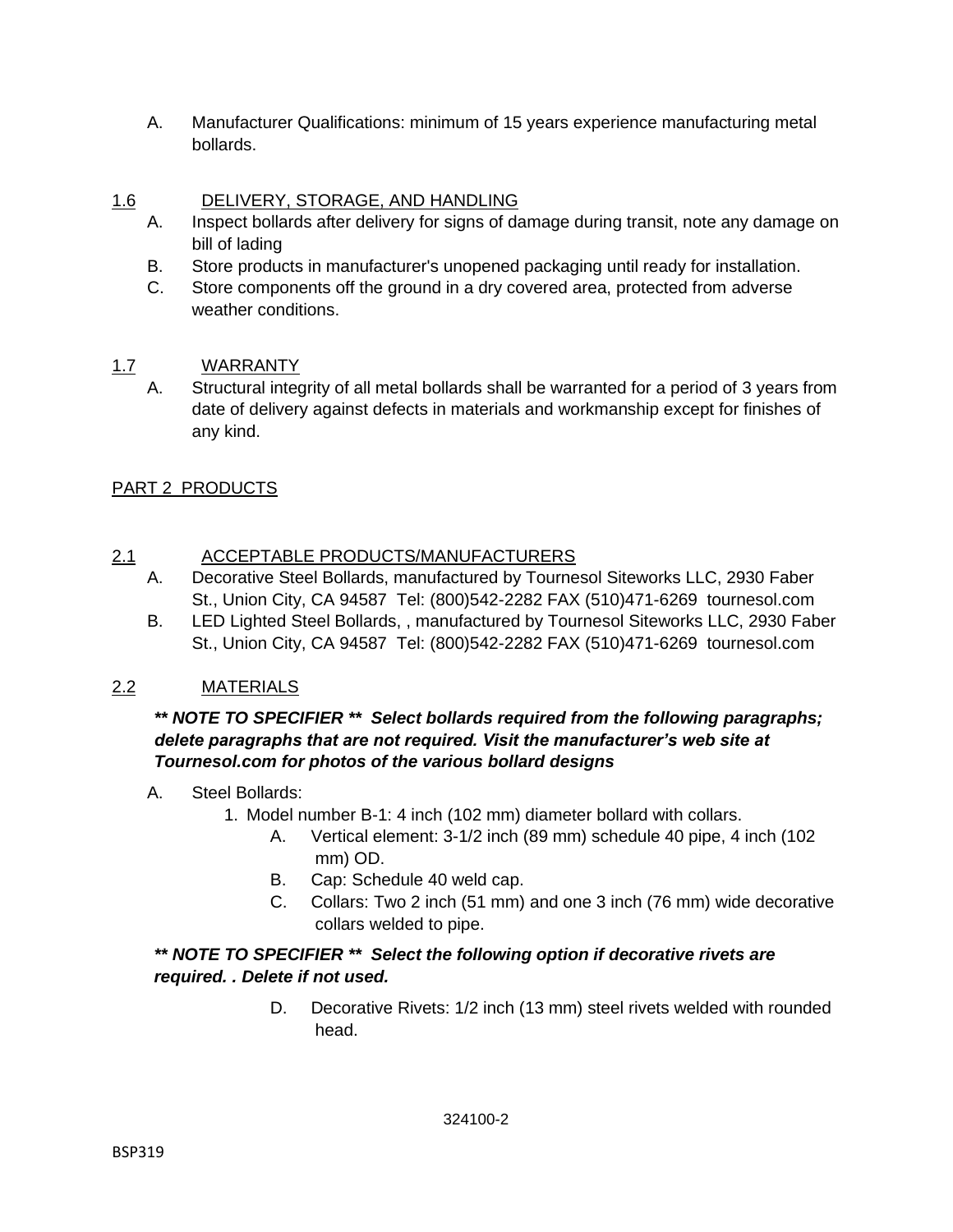## *\*\* NOTE TO SPECIFIER \*\* Select one of the following size paragraphs and delete the paragraphs not required. Custom lengths available – contact salesperson for details*

- E. Height above surface.
	- 1) 30 inch (762 mm).
	- 2) 36 inch (914 mm).
	- 3) 42 inch (1067 mm).
	- 4) 48 inch (1219 mm).

## *\*\* NOTE TO SPECIFIER \*\* Select the following option if eyebolts are required. Available with I or 2 eyebolts – insert quantity required. Delete option if not used.*

F. Eyebolts: 2 inch (51 mm) OD by 1-1/4 inch (32 mm) ID. Provide each bollard with eyebolt(s).

*\*\* NOTE TO SPECIFIER \*\* Select from the following options if removable mounting is required. Delete options not used. Further options available – see website for details.*

- G. Lock well covers.
- H. Receiver covers.
- I. Brass padlocks.

### *\*\* NOTE TO SPECIFIER \*\* Select from the following mounting options. Delete options not used. Hinged mounting option available upon request.*

- J. Surface Mount: Base plate: 5/8 by 7-1/2 inch (16 by 260 mm) steel flange welded to bottom collar. Anchored with five 1/2 inch (13 mm) diameter anchor bolts. Anchor bolts supplied by others.
- K. Mounting: Removable in a 4-1/2 inch (114 mm) OD, HDG steel receiver welded to a 3 by 5 inch (76 by 127 mm) lock well.
- L. Mounting: Embed in concrete.
- M. Coating: Powder coated as selected from manufacturer's standard powder coated colors.
- 2. Model number B-1: 6 inch (154 mm) diameter bollard with collars.

## *\*\* NOTE TO SPECIFIER \*\* Select one of the following pipe options. Delete options not used.*

- A. Vertical element: 5 inch (127 mm), schedule 10 pipe 5.56 inch (141 mm) OD
- B. Vertical element: 5 inch (127 mm), Schedule 40 pipe, 5.56 inch (141 mm) OD.
- C. Vertical element: 5 inch (127 mm), Schedule 80 pipe, 5.56 inch (141 mm) OD.
- D. Cap: Schedule 40.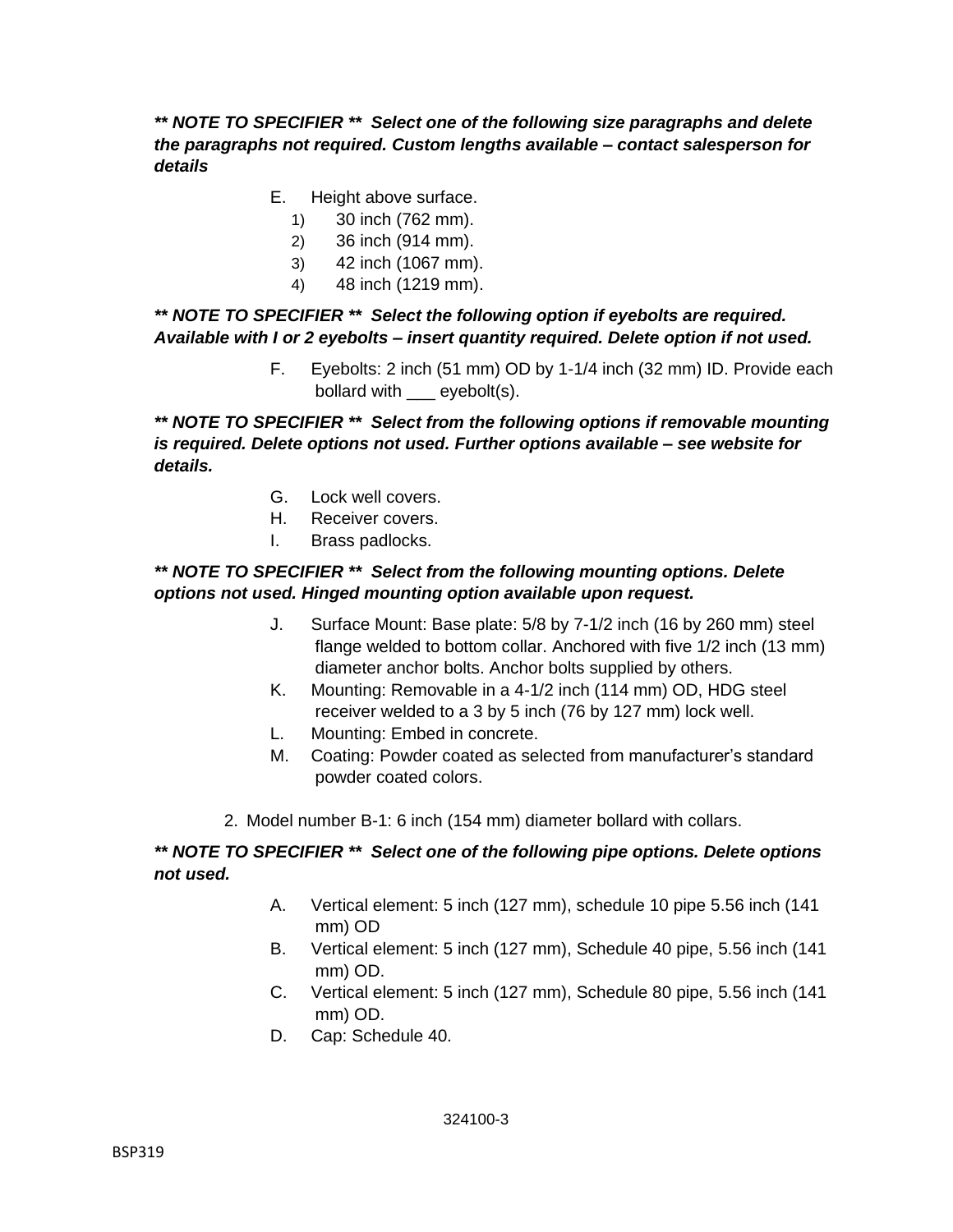E. Collars: Two 2 inch (51 mm) and one 3 inch (76 mm) wide decorative collars, 6.62 inch (168 mm) OD, welded to pipe.

#### *\*\* NOTE TO SPECIFIER \*\* Select one of the following size paragraphs and delete the paragraphs not required. Custom lengths available upon request.*

- F. Height above surface.
	- 1) 30 inch (762 mm).
	- 2) 36 inch (914 mm).
	- 3) 42 inch (1067 mm).
	- 4) 48 inch (1219 mm).

#### *\*\* NOTE TO SPECIFIER \*\* Select the following option if eyebolts are required. Available with I or 2 eyebolts – insert quantity required. Delete option if not used.*

G. Eyebolts: 2 inch (51 mm) OD by 1-1/4 inch (32 mm) ID. Provide each bollard with \_\_\_ eyebolt(s).

*\*\* NOTE TO SPECIFIER \*\* Select from the following options if removable mounting is required. Delete options not used. Further options available, see website for details.*

- H. Lock well covers.
- I. Receiver covers.
- J. Brass padlocks.

#### *\*\* NOTE TO SPECIFIER \*\* Select the following option if decorative rivets are required. Delete if not used*

K. Decorative Rivets: 1/2 inch (13 mm) steel rivets welded with rounded head.

#### *\*\* NOTE TO SPECIFIER \*\* Select from the following mounting options. Delete options not used. Hinged mounting available upon request.*

- L. Surface Mount: Base plate: 5/8 by 10-1/4 inch (16 by 260 mm) steel flange welded to bottom collar. Anchored with five 1/2 inch (13 mm) diameter anchor bolts. Anchor bolts supplied by others.
- M. Mounting: Removable in 6-1/4 inch (159 mm) OD, HDG steel receiver welded to a 3 by 5 inch (76 by 127 mm) lock well.
- N. Mounting: Embed in concrete.
- O. Coating: Powder coated as selected from manufacturer's standard powder coated colors.
- 3. Model number B-1: 8 inch (203 mm) diameter bollard with collars.

#### *\*\* NOTE TO SPECIFIER \*\* Select from the following pipe options. Delete options not used.*

A. Vertical element: 8 inch (203 mm) 0.188 inch (4.8 mm) wall pipe 8.625 inches (219 mm) OD.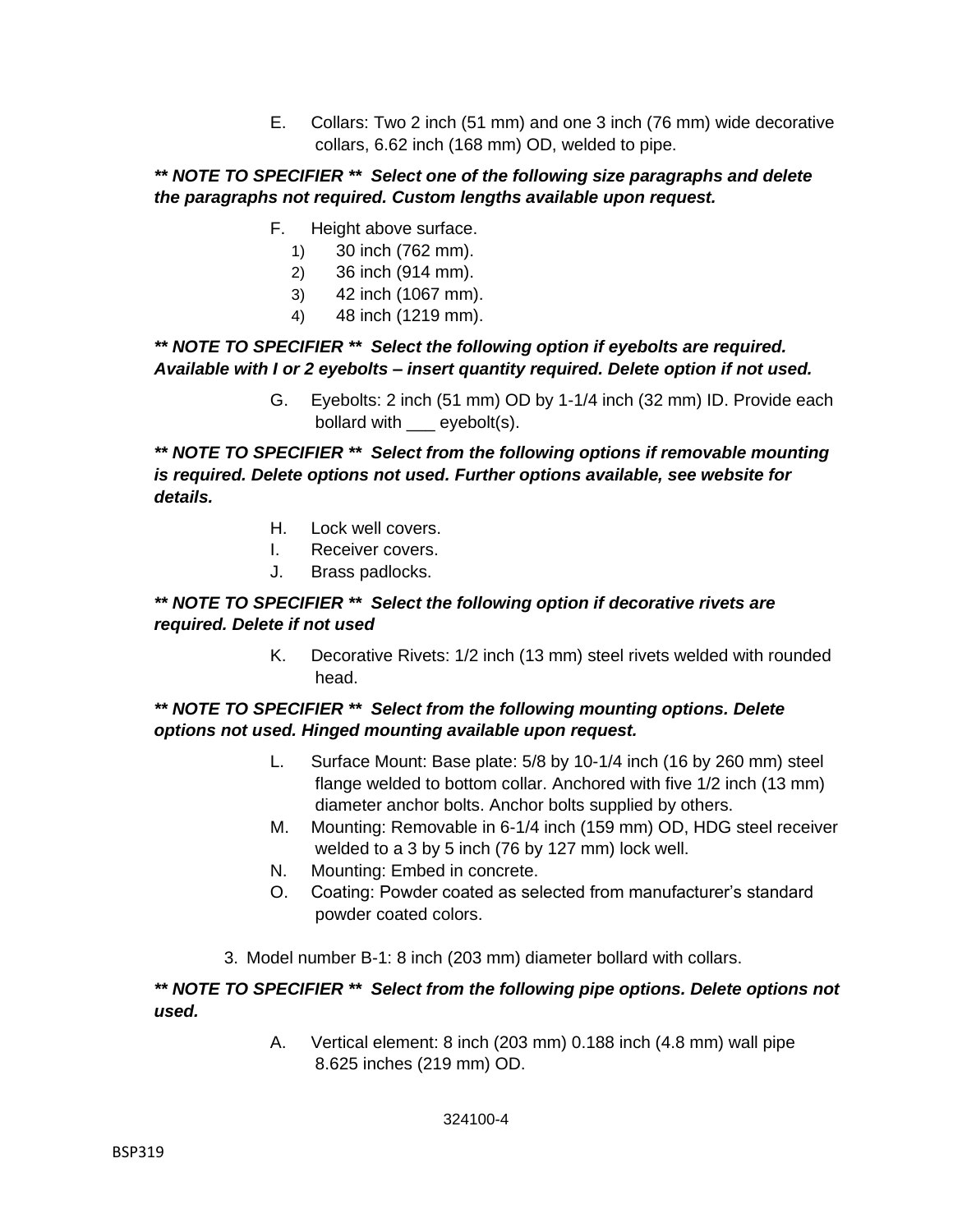- B. Vertical element: 8 inch (203 mm) Schedule 40 pipe, 8.625 inches (219 mm) OD.
- C. Vertical element: 8 inch (203 mm) Schedule 80 pipe, 8.625 inches (219 mm) OD.
- D. Cap: Schedule 40 weld cap welded to pipe.
- E. Collars: Two 3 inch (76 mm) and one 4 inch (100 mm) wide decorative collars welded to pipe.

## *\*\* NOTE TO SPECIFIER \*\* Select the following option if decorative rivets are required. . Delete if not used.*

F. Decorative Rivets: 1/2 inch (13 mm) steel rivets welded with rounded head.

# *\*\* NOTE TO SPECIFIER \*\* Select one of the following size paragraphs and delete the paragraphs not required. Custom lengths available upon request.*

- G. Height above surface.
	- 1) 30 inch (762 mm).
	- 2) 36 inch (914 mm).
	- 3) 42 inch (1067 mm).
	- 4) 48 inch (1219 mm).

## *\*\* NOTE TO SPECIFIER \*\* Select the following option if eyebolts are required. Available with I or 2 eyebolts – insert quantity required. Delete option if not used.*

H. Eyebolts: 2 inch (51 mm) OD by 1-1/4 inch (32 mm) ID. Provide each bollard with eyebolt(s).

*\*\* NOTE TO SPECIFIER \*\* Select from the following options if removable mounting is required. Delete options not used. Further options available – see website for details.*

- I. Lock well covers.
- J. Receiver covers.
- K. Brass padlocks.

## *\*\* NOTE TO SPECIFIER \*\* Select from the following mounting options. Delete options not used. Hinged option available upon request*

- L. Surface Mount: Base plate: 5/8 by 13-1/2 inch (16 by 343 mm) steel flange welded to bottom collar. Anchored with five 1/2 inch (13 mm) diameter anchor bolts. Anchor bolts supplied by others.
- M. Mounting: Removable in 9-1/8 inch (232 mm) OD, HDG steel receiver welded to a 3 by 5 inch (76 by 127 mm) lock well.
- N. Mounting: Embed in concrete.
- O. Coating: Powder coated as selected from manufacturer's standard powder coated colors.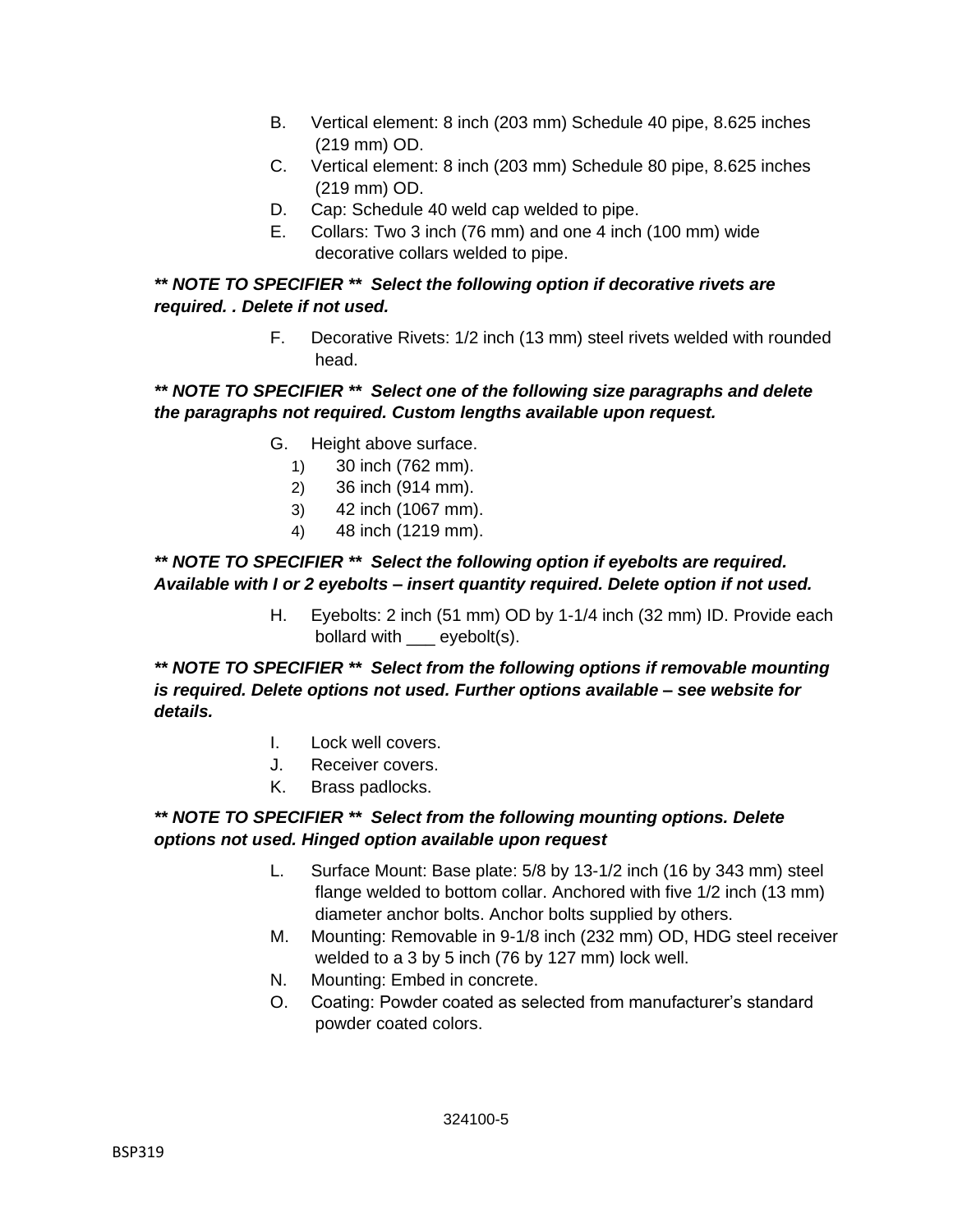- 4. Model number B-2: 4 inch (102 mm) diameter bollard no collars.
	- A. Vertical element: 4 inch schedule 40 pipe, 4-1/2 inch (114 mm) OD, either mild steel or 304 stainless steel
	- B. Cap: Schedule 40 weld cap welded and ground smooth., in either flat or dome configuration.

### *\*\* NOTE TO SPECIFIER \*\* Select one of the following size paragraphs and delete the paragraphs not required. Custom lengths available upon request.*

- C. Height above surface.
	- 1) 30 inch (762 mm).
	- 2) 36 inch (914 mm).
	- 3) 42 inch (1067 mm).
	- 4) 48 inch (1219 mm).

## *\*\* NOTE TO SPECIFIER \*\* Select the following option if eyebolts are required. Available with I or 2 eyebolts – insert quantity required. Delete option if not used.*

D. Eyebolts: 2 inch (51 mm) OD by 1-1/4 inch (32 mm) ID. Provide each bollard with eyebolt(s).

#### *\*\* NOTE TO SPECIFIER \*\* Select from the following options if removable mounting is required. Delete options not used. Further options available – see website for details.*

- E. Lock well covers.
- F. Receiver covers.
- G. Brass padlocks.

## *\*\* NOTE TO SPECIFIER \*\* Select from the following mounting options. Delete option not used. Hinged option available upon request.*

- H. Mounting: Removable in a 4-1/2 inch (114 mm) OD, HDG steel receiver welded to a 3 by 5 inch (76 by 127 mm) lock well.
- I. Mounting: Embed in concrete.
- J. Surface Mount: Base plate: 5/8 by 7-1/2 inch (16 by 191 mm) steel flange welded to bottom. Anchored with four 1/2 inch (13 mm) diameter anchor bolts. Anchor bolts supplied by others.
- K. Coating: For mild steel powder coated as selected from manufacturer's standard powder coated colors. Stainless steel bollard to have #4 brushed finish.
- 5. Model number B-2: 6 inch (154 mm) diameter bollard with no collars.

#### *\*\* NOTE TO SPECIFIER \*\* Select from the following pipe options. Delete options not used*

A. Vertical element: 5 inch (127 mm) schedule 10 pipe, 5.56 inch (141 mm) OD.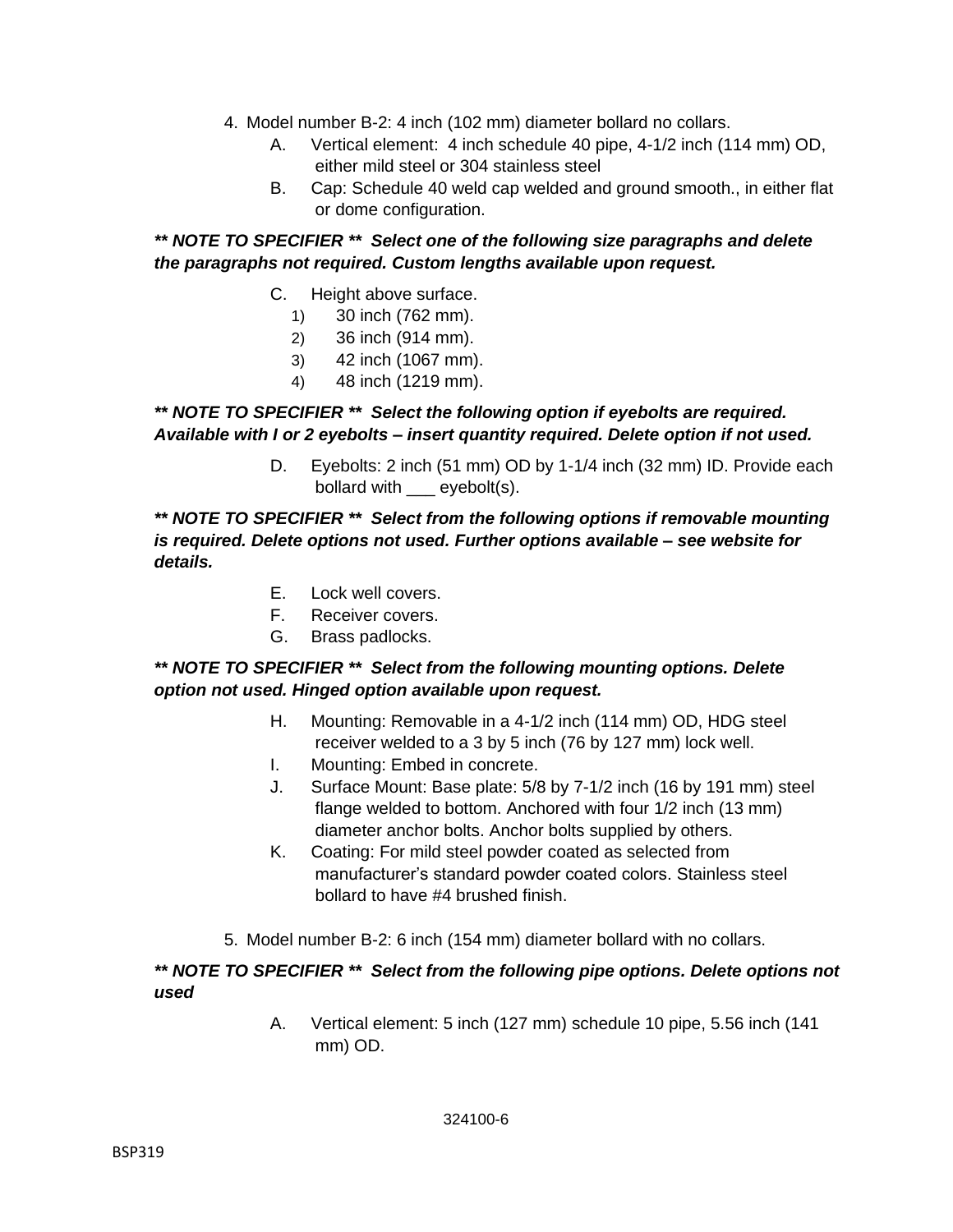- B. Vertical element: 5 inch (127 mm) schedule 40 pipe, 5.56 inch (141mm) OD. Choose either mild steel or 304 stainless steel material.
- C. Vertical element: 5 inch (127 mm) schedule 80 pipe, 5.56 inch (141 mm) OD.
- D. Cap: Schedule 40 weld cap welded and ground smooth. Flat or dome configuration available.

# *\*\* NOTE TO SPECIFIER \*\* Select one of the following size paragraphs and delete the paragraphs not required. Custom lengths available, see website for details.*

- E. Height above surface.
	- 1) 30 inch (762 mm).
	- 2) 36 inch (914 mm).
	- 3) 42 inch (1067 mm).
	- 4) 48 inch (1219 mm).

## *\*\* NOTE TO SPECIFIER \*\* Select the following option if eyebolts are required. Available with I or 2 eyebolts – insert quantity required. Delete option if not used.*

F. Eyebolts: 2 inch (51 mm) OD by 1-1/4 inch (32 mm) ID. Provide each bollard with \_\_\_ eyebolt(s).

#### *\*\* NOTE TO SPECIFIER \*\* Select from the following options if removable mounting is required. Delete options not used. Additional options available, see website for details.*

- G. Lock well covers.
- H. Receiver covers.
- I. Brass padlocks.

# *\*\* NOTE TO SPECIFIER \*\* Select from the following mounting options. Delete option not used. Hinged mounting option available upon request.*

- J. Surface Mount: Base plate: 5/8 by 9-1/2 inch (16 by 241 mm) steel flange welded to bottom. Anchored with five 1/2 inch (13 mm) diameter anchor bolts. Anchor bolts supplied by others.
- K. Mounting: Removable in 6-1/4 inch (159 mm) OD, HDG steel receiver welded to a 3 by 5 inch (76 by 127 mm) lock well.
- L. Mounting: Embed in concrete.
- M. Coating: For mild steel powder coated as selected from manufacturer's standard powder coated colors. Stainless steel to be #4 brushed finish.
- 6. Model number B-2: 8 inch (203 mm) diameter bollard with no collars.

## *\*\* NOTE TO SPECIFIER \*\* Select from the following pipe options. Delete options not used.*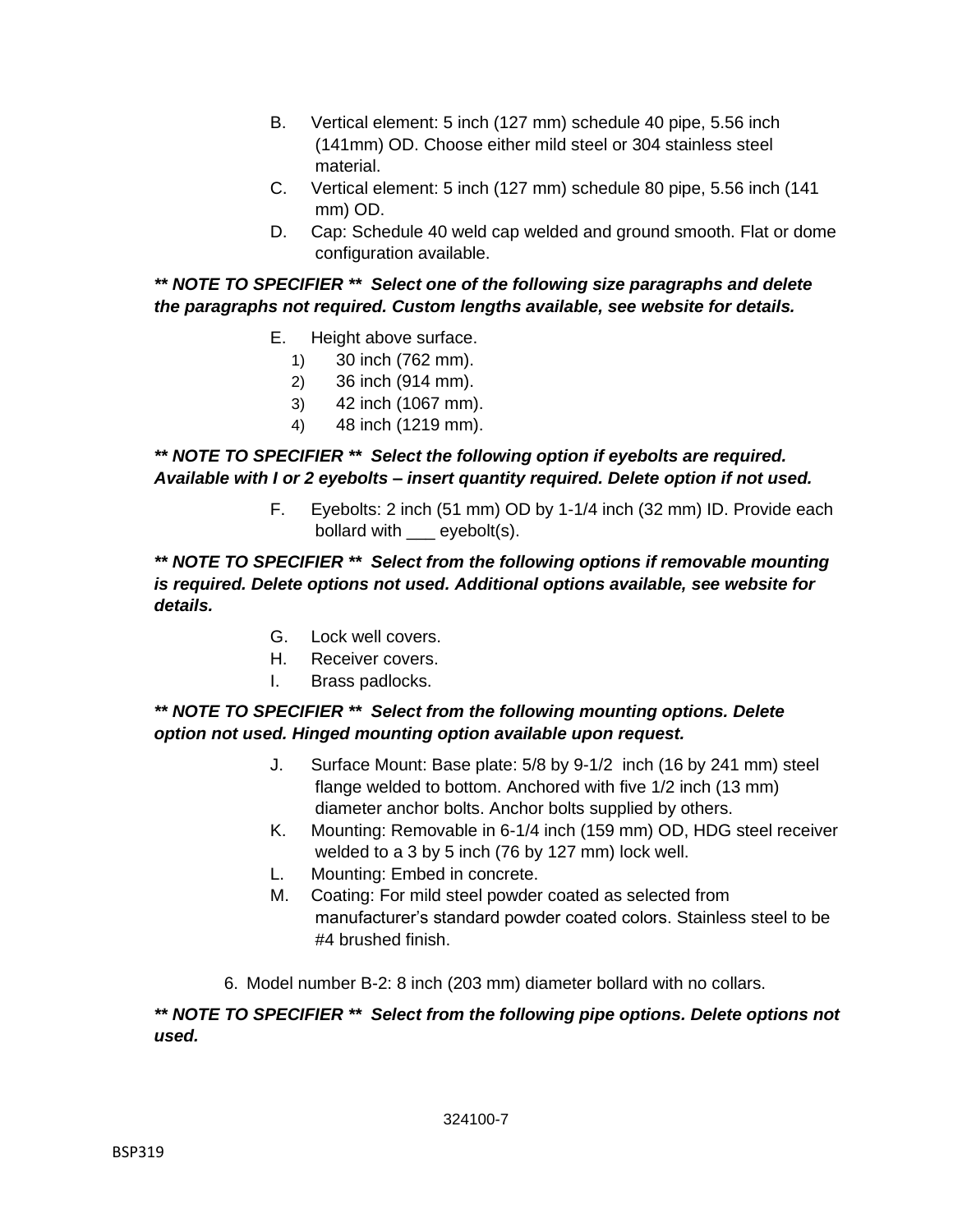- A. Vertical element: 8 inch (203 mm) 0.188 inch (4.8 mm) wall pipe, 8.625 inch (219 mm) OD.
- B. Vertical element: 8 inch (203 mm) schedule 40 pipe, 8.625 inch (219 mm) OD.
- C. Vertical element: 8 inch (203 mm) schedule 80 pipe, 8.625 inch (219 mm) OD.
- D. Cap: Schedule 40 weld cap welded and ground smooth.

# *\*\* NOTE TO SPECIFIER \*\* Select one of the following size paragraphs and delete the paragraphs not required. Custom lengths available, see website for details.*

- E. Height above surface.
	- 1) 30 inch (762 mm).
	- 2) 36 inch (914 mm).
	- 3) 42 inch (1067 mm).
	- 4) 48 inch (1219 mm).

## *\*\* NOTE TO SPECIFIER \*\* Select the following option if eyebolts are required. Available with I or 2 eyebolts – insert quantity required. Delete option if not used.*

F. Eyebolts: 2 inch (51 mm) OD by 1-1/4 inch (32 mm) ID. Provide each bollard with \_\_\_ eyebolt(s).

### *\*\* NOTE TO SPECIFIER \*\* Select from the following options if removable mounting is required. Delete options not used. Additional options available, see website for details.*

- G. Lock well covers.
- H. Receiver covers.
- I. Brass padlocks.

## *\*\* NOTE TO SPECIFIER \*\* Select from the following mounting options. Delete option not used. Hinged mount available upon request.*

- J. Surface Mount: Base plate: 5/8 by 13-1/2 inch (16 by 343 mm) steel flange welded to bottom. Anchored with five 1/2 inch (13 mm) diameter anchor bolts. Anchor bolts supplied by others.
- K. Mounting: Removable in 9-1/8 inch (232 mm) OD, HDG steel receiver welded to a 3 by 5 inch (76 by 127 mm) lock well.
- L. Mounting: Embed in concrete.
- M. Coating: Powder coated as selected from manufacturer's standard powder coated colors.
- 7. Model number B-3: 6 inch (154 mm) diameter bollard with collars.

## *\*\* NOTE TO SPECIFIER \*\* Select from the following pipe options. Delete options not used.*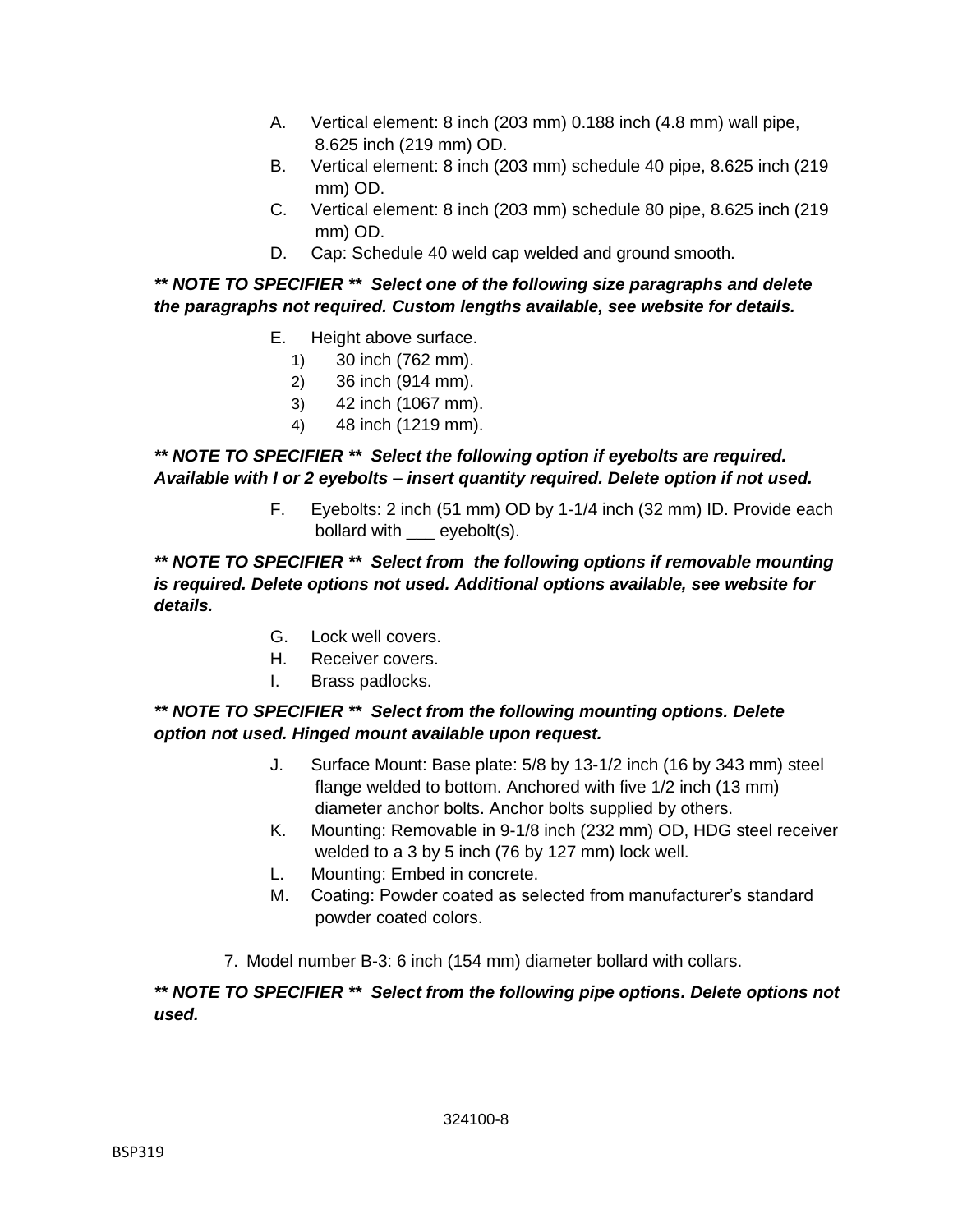- A. Vertical element: 5 inch (127 mm) schedule 10 pipe, 5.56 inch (141 mm) OD.
- B. Vertical element: 5 inch (127 mm) schedule 40 pipe 5.56 inch (141 mm) OD.
- C. Vertical element: 5 inch (127 mm) schedule 80 pipe 5.56 inch (141 mm) OD.
- D. Cap: 2.78 inch (71 mm) radius dome with two 1/2 inch (13 mm) collars.
- E. Base: Two 1/2 inch (13 mm) collars with 1/2 inch (13 mm) space between and 4 inch (102 mm) base collar.

## *\*\* NOTE TO SPECIFIER \*\* Select one of the following size paragraphs and delete the paragraphs not required. Custom lengths available, see website for details.*

- F. Height above surface.
	- 1) 30 inch (762 mm).
	- 2) 36 inch (914 mm).
	- 3) 42 inch (1067 mm).
	- 4) 48 inch (1219 mm).

### *\*\* NOTE TO SPECIFIER \*\* Select the following option if eyebolts are required. Available with I or 2 eyebolts – insert quantity required. Delete option if not used.*

G. Eyebolts: 2 inch (51 mm) OD by 1-1/4 inch (32 mm) ID. Provide each bollard with eyebolt(s).

*\*\* NOTE TO SPECIFIER \*\* Select from the following options if removable mounting is required. Delete options not used. Other options available, see website for details.*

- H. Lock well covers.
- I. Receiver covers.
- J. Brass padlocks.

## *\*\* NOTE TO SPECIFIER \*\* Select from the following mounting options. Delete option not used. Hinge mount available upon request.*

- K. Surface Mount: Base plate: 5/8 by 10-1/4 inch (16 by 260 mm) steel flange welded to bottom collar. Anchored with five 1/2 inch (13 mm) diameter anchor bolts. Anchor bolts supplied by others.
- L. Mounting: Removable in 6-1/4 inch (159 mm) OD, HDG steel receiver welded to a 3 by 5 inch (76 by 127 mm) lock well.
- M. Mounting: Embed in concrete.
- N. Coating: Powder coated as selected from manufacturer's standard powder coated colors.
- 8. Model number B-4: 5 inch (127 mm) diameter bollard with top and reveals.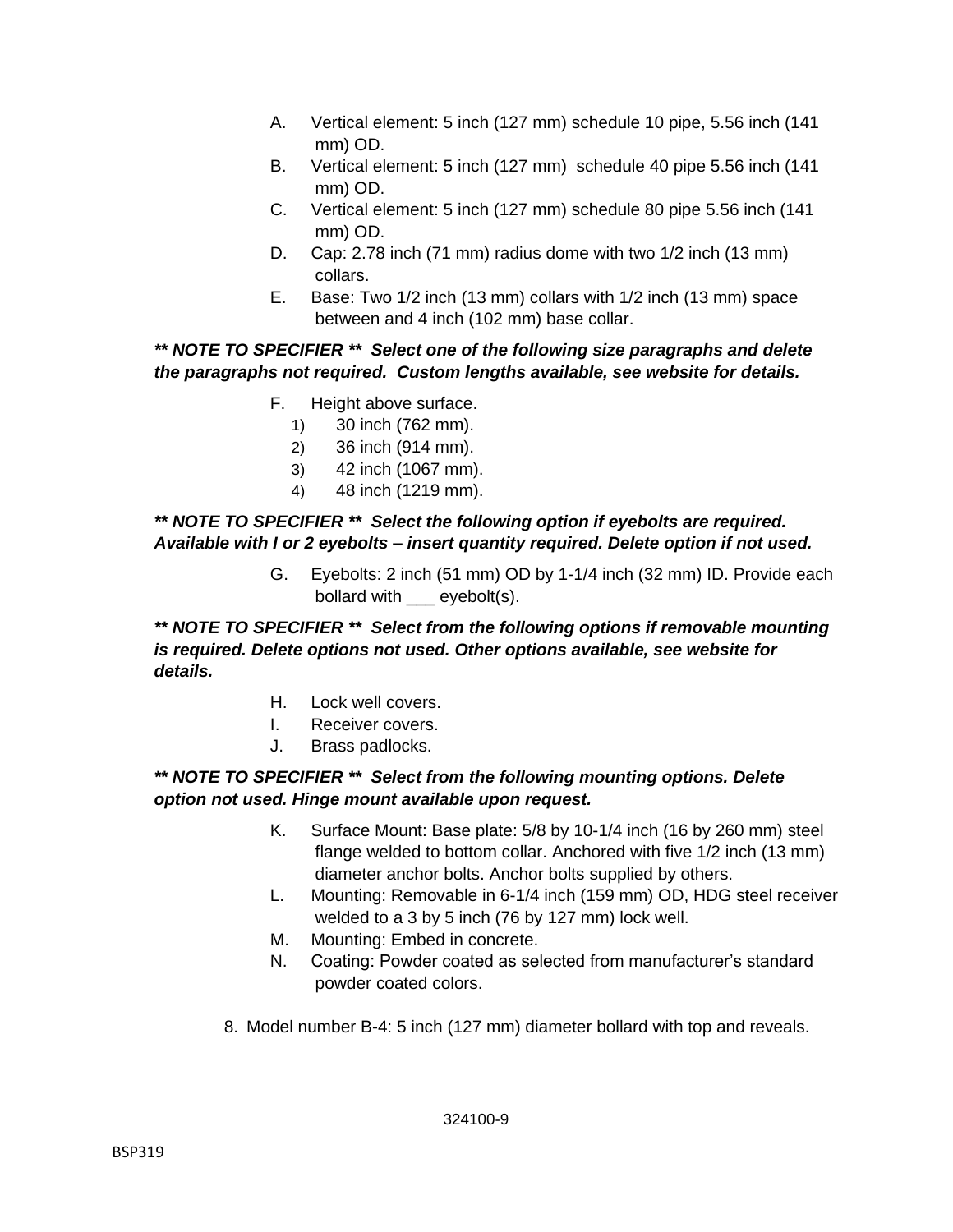## *\*\* NOTE TO SPECIFIER \*\* Select from the following pipe options. Delete options if not used.*

- A. Vertical element: 5 inch (127 mm) schedule 10 pipe, 5.56 inch (141 mm) OD.
- B. Vertical element: 5 inch (127 mm) Schedule 40 pipe 5.56 inch (141 mm) OD
- C. Vertical element: 5 inch (127 mm) Schedule 80 pipe 5.56 inch (141 mm) OD.

## *\*\* NOTE TO SPECIFIER \*\* Select one of the following top options. Delete options not used.*

- D. Cap: Flat top: Model No B-4-5A2.
- E. Cap: Dome top: Model No. B-4-5B2.
- F. Cap: Sphere: Model No. B-4-5C2.
- G. Reveals: Two, one near top and one near bottom.

\*\*NOTE TO SPECIFIER\*\* Select the following option for an additional reveal. Delete if option is not used.

H. Option: extra reveal, specify location if this option is required

## *\*\* NOTE TO SPECIFIER \*\* Select one of the following size paragraphs and delete the paragraphs not required. Custom lengths available, see website for details.*

- I. Height above surface.
	- 1) 30 inch (762 mm).
	- 2) 36 inch (914 mm).
	- 3) 42 inch (1067 mm).
	- 4) 48 inch (1219 mm).

*\*\* NOTE TO SPECIFIER \*\* Select the following option if eyebolts are required. Available with I or 2 eyebolts – insert quantity required. Delete option if not used.*

> J. Eyebolts: 2 inch (51 mm) OD by 1-1/4 inch (32 mm) ID. Provide each bollard with eyebolt(s).

*\*\* NOTE TO SPECIFIER \*\* Select from the following options if removable mounting is required. Delete options not used. Other options available, see website for details.*

- K. Lock well covers.
- L. Receiver covers.
- M. Brass padlocks.

#### *\*\* NOTE TO SPECIFIER \*\* Select the following option if eyebolts are required. Available with I or 2 eyebolts – insert quantity required. Delete option if not used.*

N. Eyebolts: 2 inch (51 mm) OD by 1-1/4 inch (32 mm) ID. Provide each bollard with \_\_\_ eyebolt(s).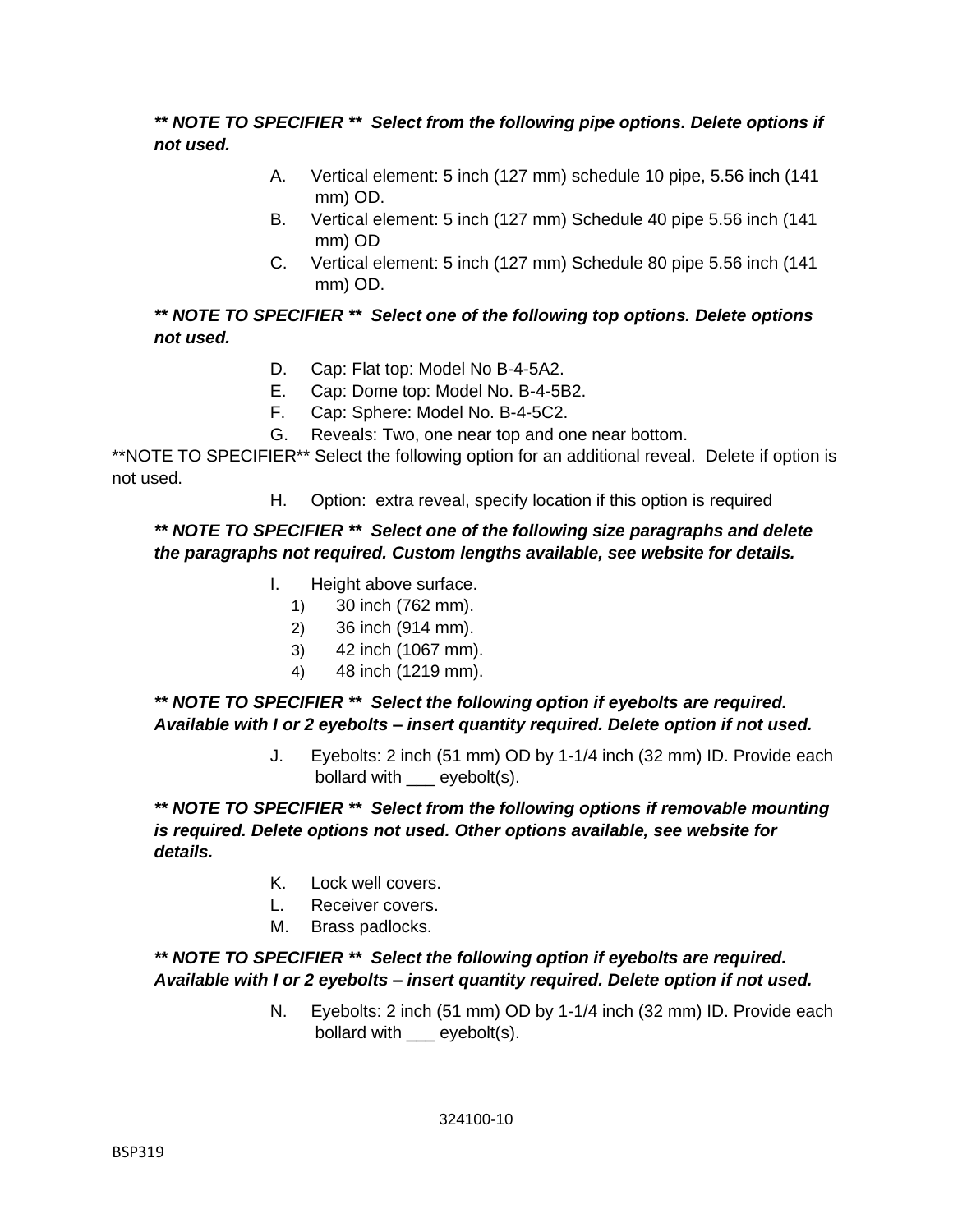## *\*\* NOTE TO SPECIFIER \*\* Select from the following mounting options. Delete option not used. Hinge mount available upon request.*

- O. Surface Mount: Base plate: 5/8 by 9-1/2 inch (16 by 241 mm) steel flange welded to bottom. Anchored with five 1/2 inch (13 mm) diameter anchor bolts. Anchor bolts supplied by others.
- P. Mounting: Removable in a 4-1/2 inch (114 mm) OD, HDG steel receiver welded to a 3 by 5 inch (76 by 127 mm) lock well.
- Q. Mounting: Embed in concrete.
- R. Coating: Powder coated as selected from manufacturer's standard powder coated colors.
- 9. Model number B-4: 8 inch (203 mm) diameter bollard with top and reveals.

# *\*\* NOTE TO SPECIFIER \*\* Select from the following pipe options. Delete options if not used.*

- A. Vertical element: 8 inch (203 mm) 0.188 inch (5 mm) wall pipe, 8.625 inch (219 mm) OD.
- B. Vertical element: 8 inch (203 mm) schedule 40 pipe, 8.625 inch (219 mm) OD.
- C. Vertical element: 8 inch (203 mm) schedule 80 pipe, 8.625 inch (219 mm) OD.

# *\*\* NOTE TO SPECIFIER \*\* Select one of the following top options. Delete options not used.*

- D. Cap: Flat top, Model B-4-8A2.
- E. Cap: Dome top, Model B-4-8B2.
- F. Cap: Sphere, Model B-4-8C2.
- G. Reveals: Two, one near top and one near bottom.

## *\*\*NOTE TO SPECIFIER\*\* Select the following option for an additional reveal. Delete if option is not used.*

H. Option: extra reveal, specify location if this option is required

#### *\*\* NOTE TO SPECIFIER \*\* Select one of the following size paragraphs and delete the paragraphs not required. Custom lengths available, see website for details.*

- I. Height above surface.
	- 1) 30 inch (762 mm).
	- 2) 36 inch (914 mm).
	- 3) 42 inch (1067 mm).
	- 4) 48 inch (1219 mm).

*\*\* NOTE TO SPECIFIER \*\* Select the following option if eyebolts are required. Available with I or 2 eyebolts – insert quantity required. Delete option if not used.*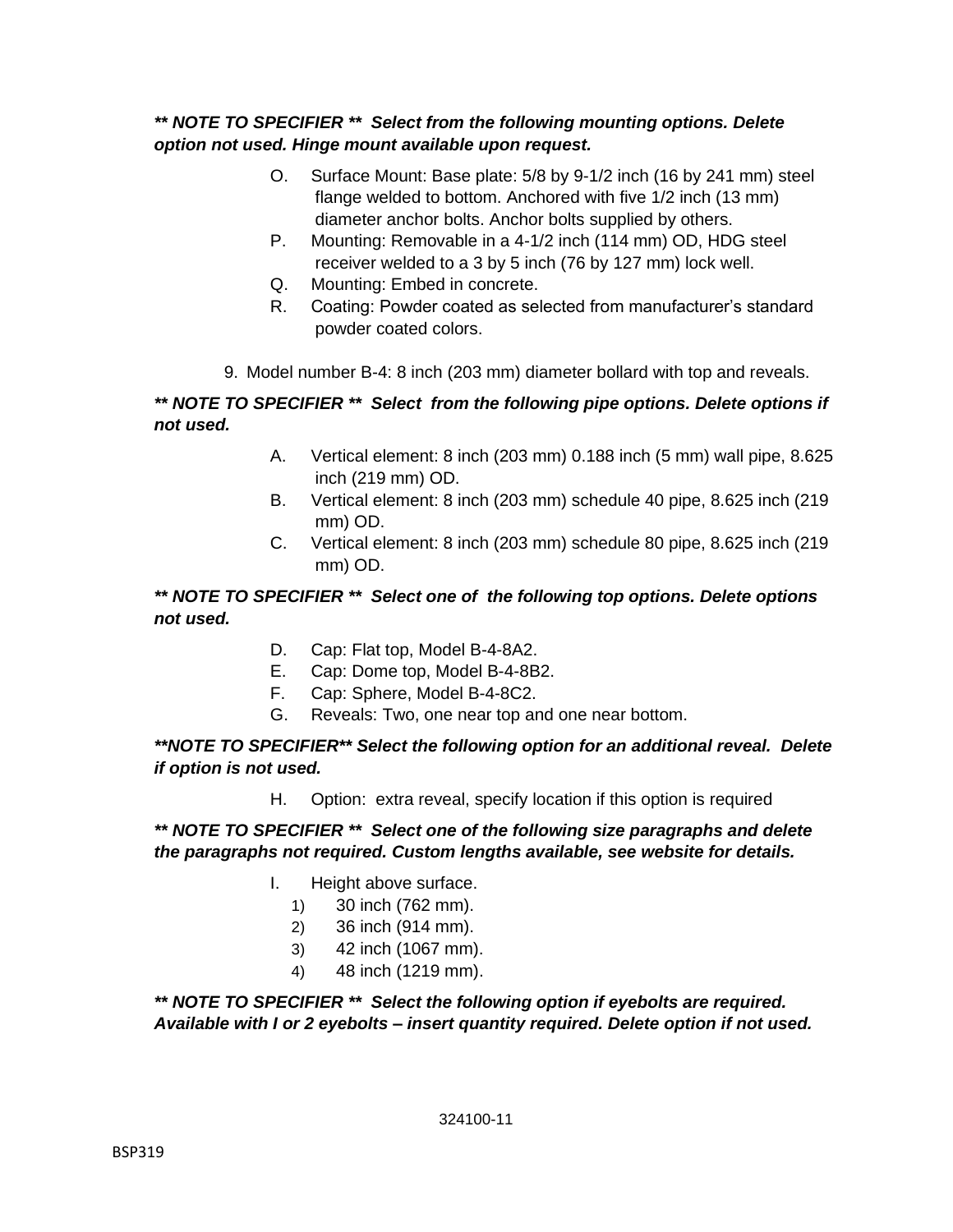J. Eyebolts: 2 inch (51 mm) OD by 1-1/4 inch (32 mm) ID. Provide each bollard with \_\_\_ eyebolt(s).

## *\*\* NOTE TO SPECIFIER \*\* Select from the following options if removable mounting is required. Delete options not used. Additional options available, see website for details.*

- K. Lock well covers.
- L. Receiver covers.
- M. Brass padlocks.

# *\*\* NOTE TO SPECIFIER \*\* Select from the following mounting options. Delete option not used. Hinge mount available upon request.*

- N. Surface Mount: Base plate: 5/8 by 13-1/2 inch (16 by 343 mm) steel flange welded to bottom . Anchored with five 1/2 inch (13 mm) diameter anchor bolts. Anchor bolts supplied by others.
- O. Mounting: Removable in a 6-1/4 inch OD, HDG steel receiver welded to a 3 by 5 inch (76 by 127 mm) lock well.
- P. Mounting: Embed in concrete.
- Q. Coating: Powder coated as selected from manufacturer's standard powder coated colors.
- 10. Model number B-5: 6 inch (154 mm) diameter bollard with asymmetrical top and collars.

# *\*\* NOTE TO SPECIFIER \*\* Select the following pipe options. Delete options if not used.*

- A. Vertical element: 5 inch (127 mm) schedule 10 pipe, 5.56 inch (141 mm) OD.
- B. Vertical element: 5 inch (127 mm) schedule 40 pipe, 5.56 inch (141 mm) OD.
- C. Vertical element: 5 inch (127 mm) schedule 80 pipe, 5.56 inch (141 mm) OD.
- D. Cap: 6 inch (154 mm) angled steel top with collar.
- E. Collars: Asymmetrical collar and base, 6.625 inch (168 mm) OD.

## *\*\* NOTE TO SPECIFIER \*\* Select one of the following size paragraphs and delete the paragraphs not required. Custom lengths available, see website for details.*

- F. Height above surface.
	- 1) 30 inch (762 mm).
	- 2) 36 inch (914 mm).
	- 3) 42 inch (1067 mm).
	- 4) 48 inch (1219 mm).

*\*\* NOTE TO SPECIFIER \*\* Select the following option if eyebolts are required. Available with I or 2 eyebolts – insert quantity required. Delete option if not used.*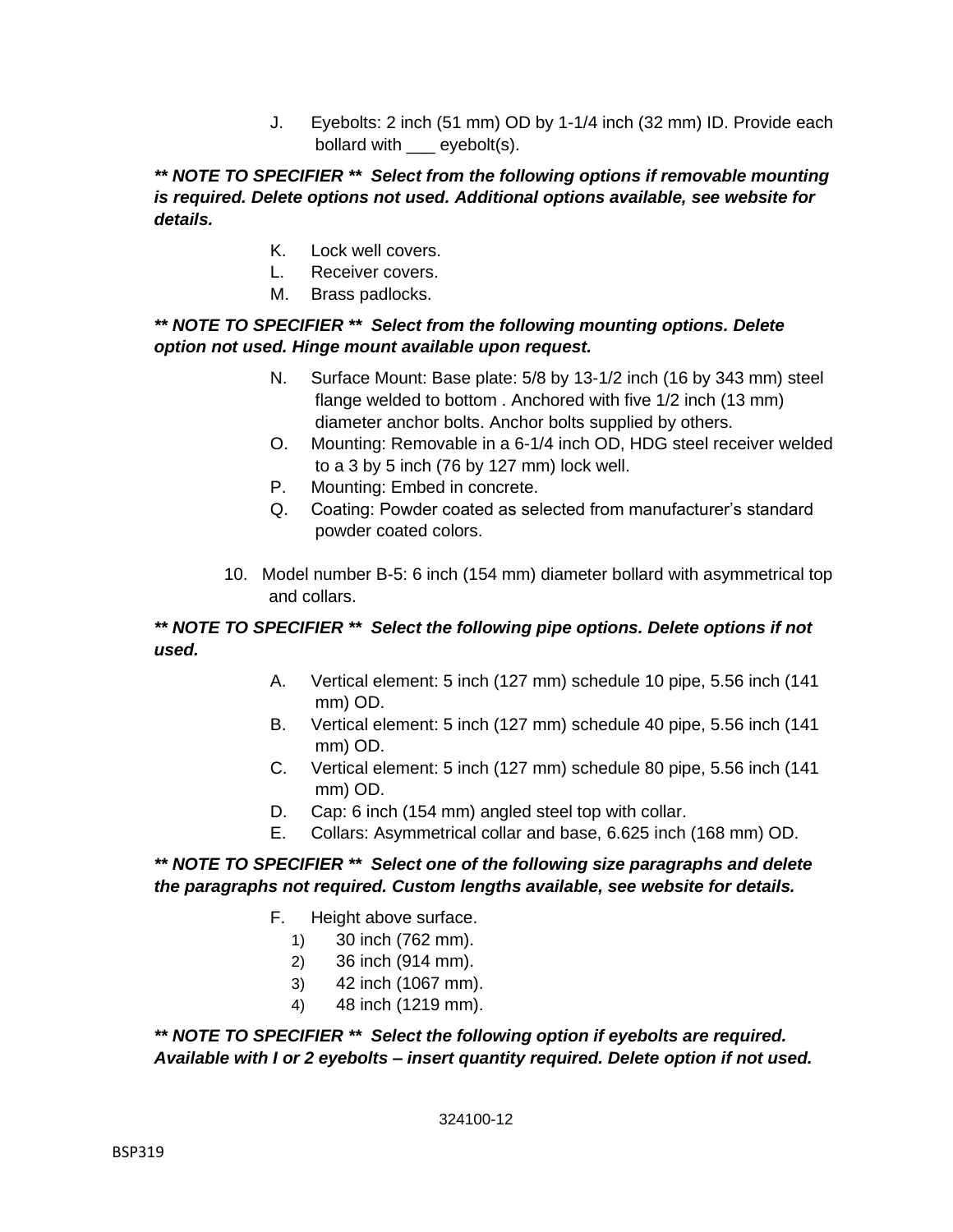G. Eyebolts: 2 inch (51 mm) OD by 1-1/4 inch (32 mm) ID. Provide each bollard with \_\_\_ eyebolt(s).

## *\*\* NOTE TO SPECIFIER \*\* Select from the following options if removable mounting is required. Delete options not used. Additional options available, see website for details.*

- H. Lock well covers.
- I. Receiver covers.
- J. Brass padlocks.

# *\*\* NOTE TO SPECIFIER \*\* Select from the following mounting options. Delete option not used. Hinge mount available upon request.*

- K. Surface Mount: Base plate: 5/8 by 10-1/4 inch (16 by 260 mm) steel flange welded to bottom collar. Anchored with five 1/2 inch (13 mm) diameter anchor bolts. Anchor bolts supplied by others.
- L. Mounting: Removable in 6-1/4 inch (159 mm) OD, HDG steel receiver welded to a 3 by 5 inch (76 by 127 mm) lock well.
- M. Mounting: Embed in concrete.
- N. Coating: Powder coated as selected from manufacturer's standard powder coated colors.
- 11. Model number B-5: 8 inch (203 mm) diameter bollard with asymmetrical top and collars.

# *\*\* NOTE TO SPECIFIER \*\* Select from the following pipe options. Delete options if not used*

- A. Vertical element: 8 inch (203 mm) 0.188 inch (5 mm) wall thickness pipe, 8.625 inch (219 mm) OD.
- B. Vertical element: 8 inch (203 mm) Schedule 40 pipe, 8.625 inch (219 mm) OD.
- C. Vertical element: 8 inch (203 mm) Schedule 80 pipe, 8.625 inch (219 mm) OD.
- D. Cap: 8 inch (203 mm) angled steel top with collar.
- E. Collars: 9.625 inch (244 mm) collar and base.

## *\*\* NOTE TO SPECIFIER \*\* Select one of the following size paragraphs and delete the paragraphs not required. Custom lengths available, see website for details.*

- F. Height above surface.
	- 1) 30 inch (762 mm).
	- 2) 36 inch (914 mm).
	- 3) 42 inch (1067 mm).
	- 4) 48 inch (1219 mm).

*\*\* NOTE TO SPECIFIER \*\* Select the following option if eyebolts are required. Available with I or 2 eyebolts – insert quantity required. Delete option if not used.*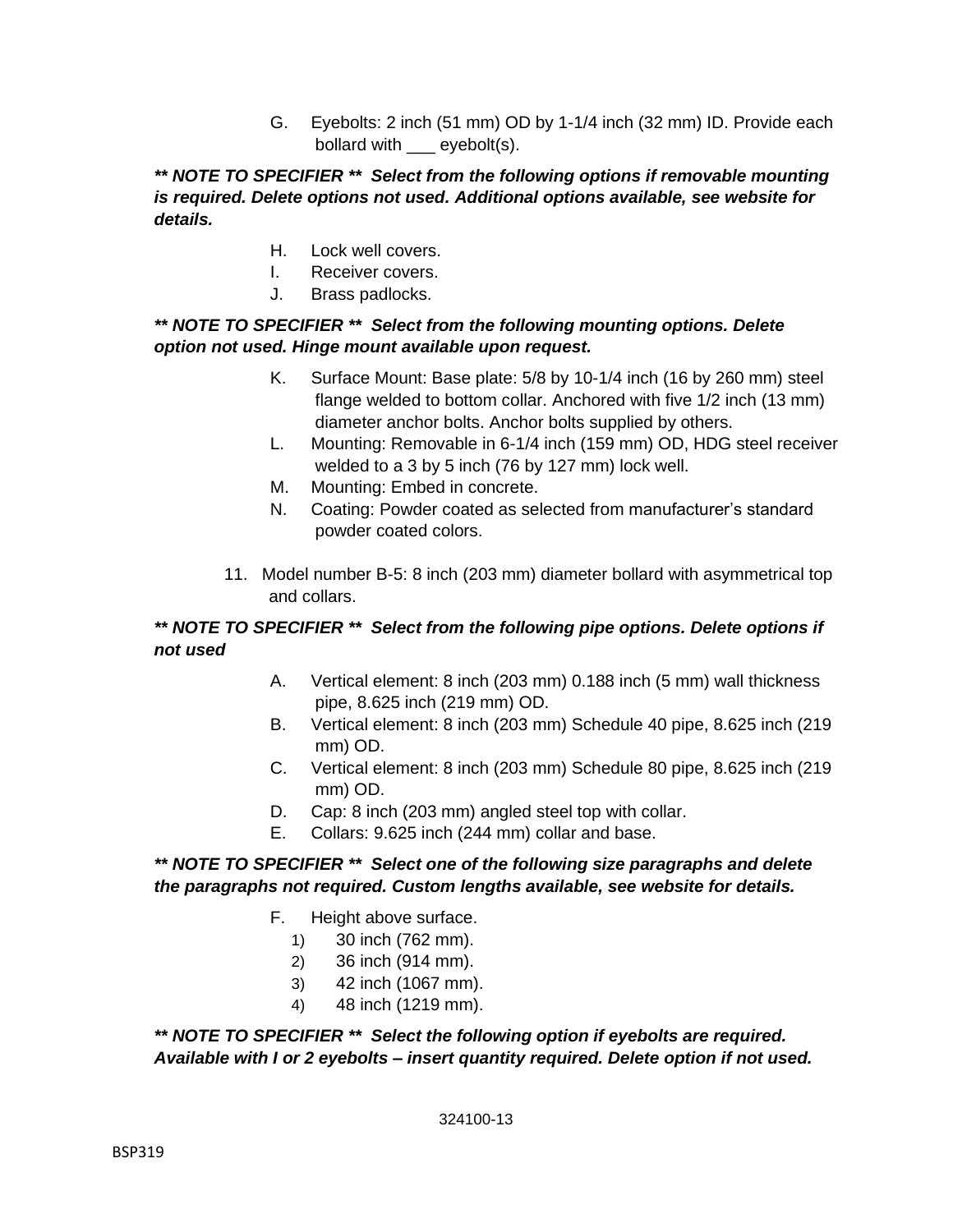G. Eyebolts: 2 inch (51 mm) OD by 1-1/4 inch (32 mm) ID. Provide each bollard with eyebolt(s).

# *\*\* NOTE TO SPECIFIER \*\* Select from the following mounting options if removeable mounting is required. Delete options not used. Additional options available, see website for details.*

- H. Lock well covers.
- I. Receiver covers.
- J. Brass padlocks.

# *\*\* NOTE TO SPECIFIER \*\* Select from the following mounting options. Delete options not used. Hinge mount available upon request.*

- K. Surface Mount: Base plate: 5/8 by 13-1/2 inch (16 by 343 mm) steel flange welded to bottom collar. Anchored with five 1/2 inch (13 mm) diameter anchor bolts. Anchor bolts supplied by others.
- L. Mounting: Removable in a 9-1/8 inch (232 mm) OD, HDG steel receiver welded to a 3 by 5 inch (76 by 127 mm) lock well.
- M. Mounting: Embed in concrete.
- N. Coating: Powder coated as selected from manufacturer's standard powder coated colors.
- 12. Model number B-6: square bollard with flat top and decorative panels.

# *\*\* NOTE TO SPECIFIER \*\* Select the following tube options. Delete options if not used.*

- A. Vertical element: 5 by 5 inch (127 by 127 mm), 0.120 inch (3.2 mm) wall steel tube.
- B. Vertical element: 5 by 5 inch (127 by 127 mm), 0.180 inch (4.6 mm) wall steel tube.
- C. Vertical element: 5 by 5 inch (127 b6 127 mm), 0.250 inch (6.4 mm) wall steel tube.
- D. Cap: 6 by 6 by 1/2 inch (152 by 152 by 13 mm) steel plate.

## *\*\* NOTE TO SPECIFIER \*\* Select the following decorative panel option for permanent embed or surface mount bollards. Delete option if not used.*

E. Decorative panels: Four 1/2 inch by 3-1/2 inch by 19-1/2 inch (13 mm by 88 mm by 495 mm) separate steel panels attached with 1/2 inch (13 mm) vandal resistant stainless steel pinned buttonhead bolts.

# *\*\* NOTE TO SPECIFIER \*\* Select the following decorative panel option for removable bollards. Delete option if not used.*

F. Decorative panels: Four 1/2 inch by 3-1/2 inch by 19-1/2 inch (13 mm by 88 mm by 495 mm) separate aluminum panels attached with 1/2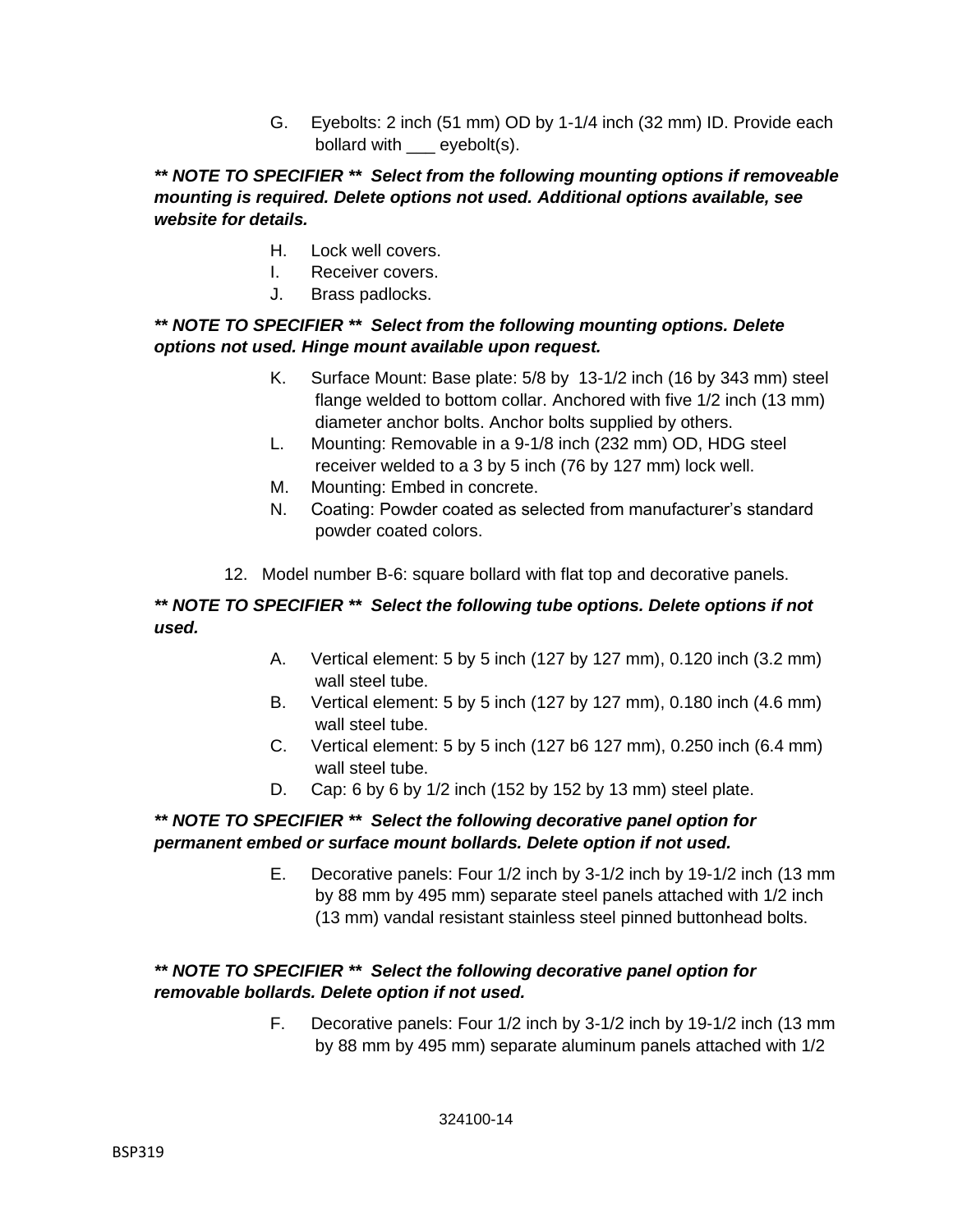inch (13 mm) vandal resistant stainless steel pinned buttonhead bolts.

## *\*\* NOTE TO SPECIFIER \*\* Select the following decorative panel option for grooves. Delete option if not used.*

G. Option: Grooved panels.

*\*\* NOTE TO SPECIFIER \*\* Select one of the following size paragraphs and delete the paragraphs not required. Custom lengths available, see website for details.*

- H. Height above surface.
	- 1) 30 inch (762 mm).
	- 2) 36 inch (914 mm).
	- 3) 42 inch (1067 mm).
	- 4) 48 inch (1219 mm).

# *\*\* NOTE TO SPECIFIER \*\* Select the following option if eyebolts are required. Available with I or 2 eyebolts – insert quantity required. Delete option if not used.*

I. Eyebolts: 2 inch (51 mm) OD by 1-1/4 inch (32 mm) ID. Provide each bollard with eyebolt(s).

#### *\*\* NOTE TO SPECIFIER \*\* Select from the following options if removable mounting is required. Delete options not used.*

- J. Lock well covers.
- K. Receiver covers.
- L. Brass padlocks.

#### *\*\* NOTE TO SPECIFIER \*\* Select from the following mounting options. Delete option not used. Hinge mount available upon request.*

- M. Surface Mount: Base plate: 5/8 by 8-1/2 inch (16 by 216 mm) square steel flange welded to bottom. Anchored with four 1/2 inch (13 mm) diameter anchor bolts. Anchor bolts supplied by others.
- N. Mounting: Removable in a 4-1/2 inch (14 mm) OD, HDG steel receiver welded to a 3 by 5 inch (76 by 127 mm) lock well.
- O. Mounting: Embed in concrete.
- P. Coating: Powder coated as selected from manufacturer's standard powder coated colors.

#### *\*\* NOTE TO SPECIFIER \*\* Select from the following two models. Model B-8A bollard*  has straight clean lines while the B-8B softens the look with curves. Delete model *not used.*

- 13. Model number B-8A: 5 inch (127 mm) diameter bollard with top and reveals.
- 14. Model number B-8B: 5 inch (127 mm) diameter bollard with top and reveals.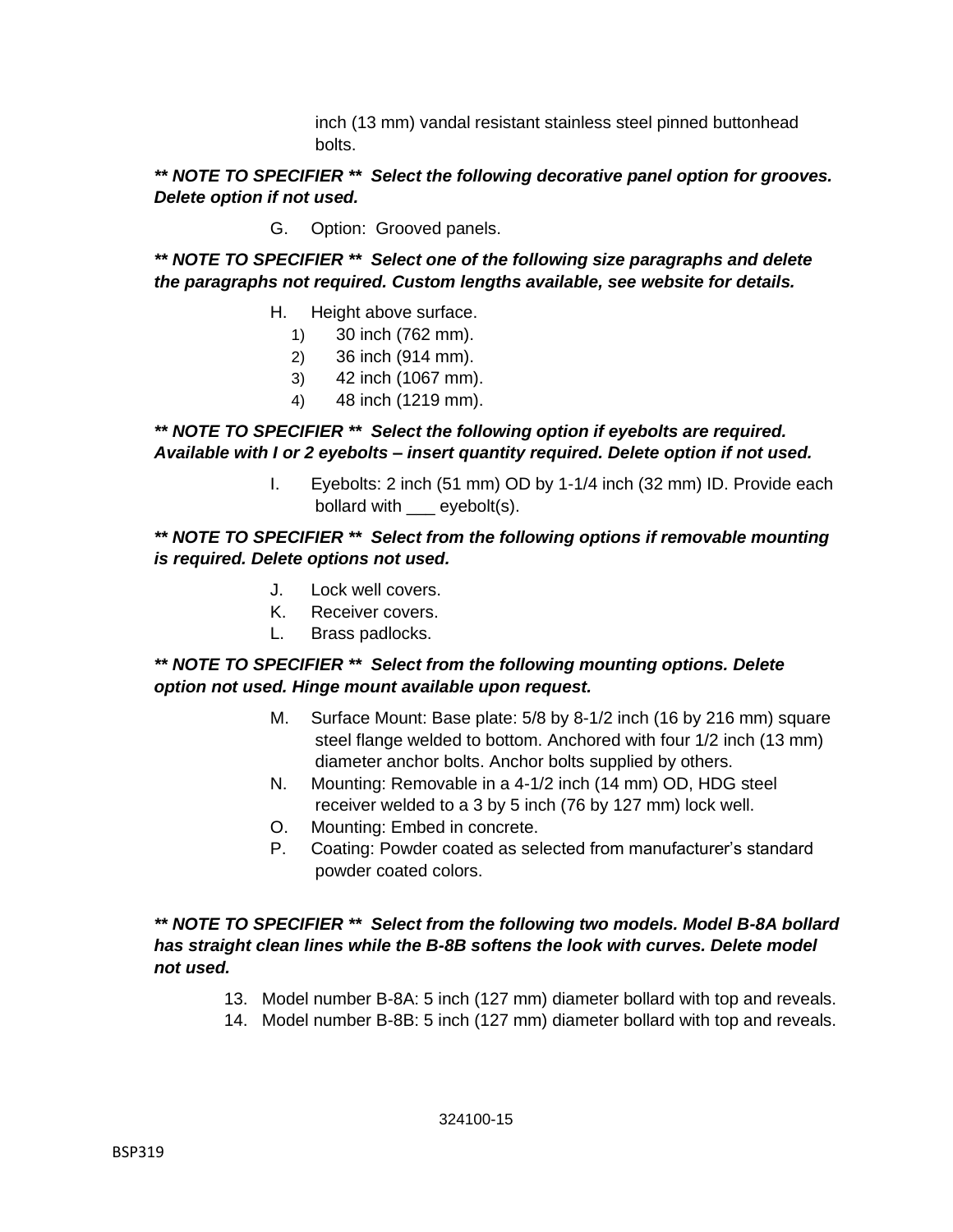## *\*\* NOTE TO SPECIFIER \*\* Select the following pipe options. Delete options if not used.*

- A. Vertical element: 5 inch (127 mm) schedule 10 pipe, 5.56 inch (141 mm) OD.
- B. Vertical element: 5 inch (127 mm) Schedule 40 pipe, 5.56 inch (141 mm) OD.
- C. Vertical element: 5 inch (127 mm) Schedule 80 pipe, 5.56 inch (141 mm) OD.
- D. Cap: Flat steel top.
- E. Reveals: Six, three near top and three near bottom.

# *\*\* NOTE TO SPECIFIER \*\* Select one of the following size paragraphs and delete the paragraphs not required. Custom lengths available, see website for details.*

- F. Height above surface.
	- 1) 30 inch (762 mm).
	- 2) 36 inch (914 mm).
	- 3) 42 inch (1067 mm).
	- 4) 48 inch (1219 mm).

## *\*\* NOTE TO SPECIFIER \*\* Select the following option if eyebolts are required. Available with I or 2 eyebolts – insert quantity required. Delete option if not used.*

G. Eyebolts: 2 inch (51 mm) OD by 1-1/4 inch (32 mm) ID. Provide each bollard with \_\_\_ eyebolt(s).

## *\*\* NOTE TO SPECIFIER \*\* Select from the following options if removable mounting is required. Delete options not used. Additional options available, see website for details.*

- H. Lock well covers.
- I. Receiver covers.
- J. Brass padlocks.

## *\*\* NOTE TO SPECIFIER \*\* Select from the following mounting options. Delete options not used. Hinge mount available upon request.*

- K. Surface Mount: Base plate: 5/8 by 9-1/2 inch (16 by 241 mm) steel flange welded to bottom . Anchored with five 1/2 inch (13 mm) diameter anchor bolts. Anchor bolts supplied by others.
- L. Mounting: Removable in 4-1/2 inch (114 mm) OD, HDG steel receiver welded to a 3 by 5 inch (76 by 127 mm) lock well.
- M. Mounting: Embed in concrete.
- N. Coating: Powder coated as selected from manufacturer's standard powder coated colors.
- 15. Model number B-10: Square bollard with collars and pyramid top.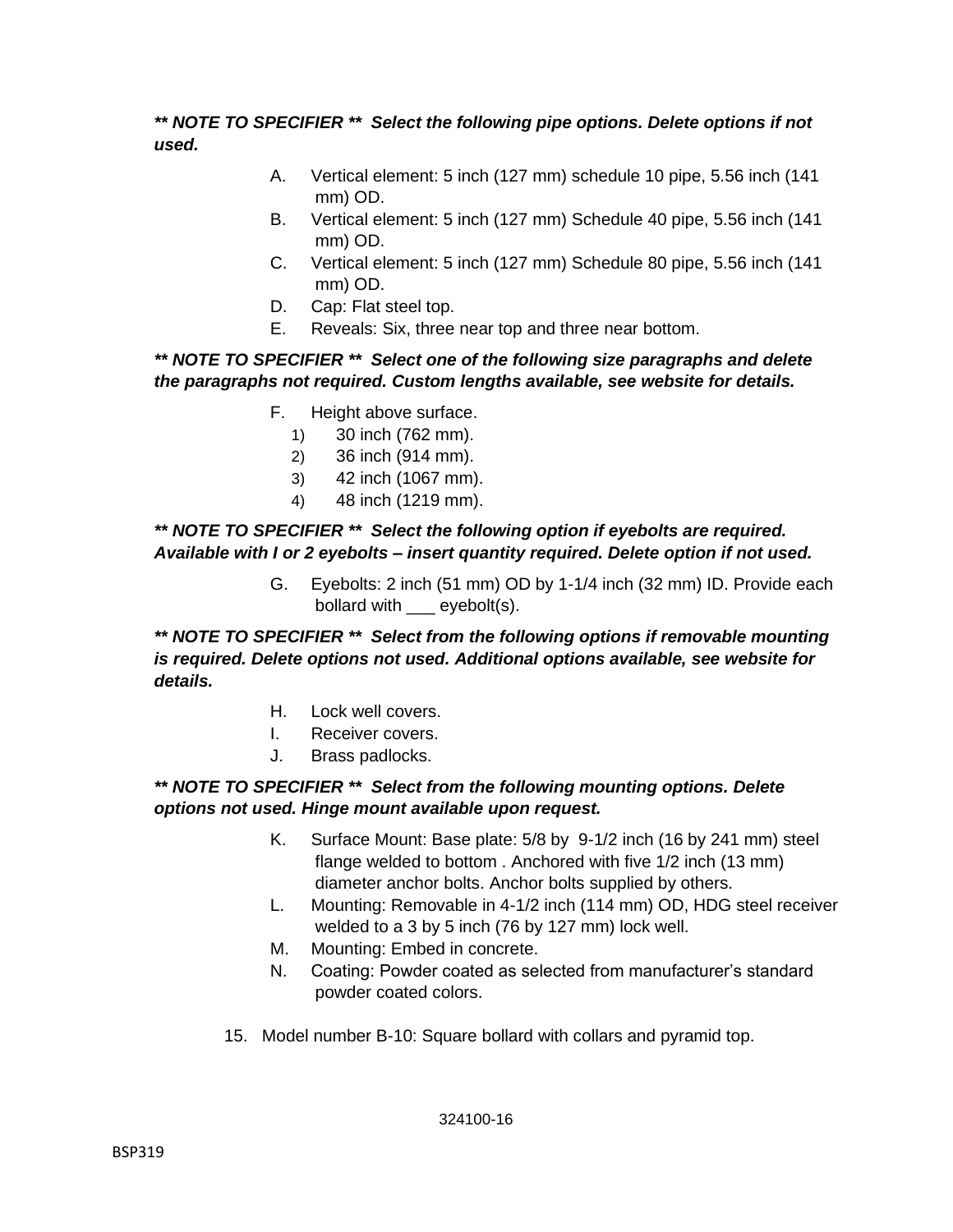# *\*\* NOTE TO SPECIFIER \*\* Select from the following tube options. Delete options if not used.*

- A. Vertical element: 5 by 5 inch (127 by 127 mm), 0.120 inch (3.2 mm) wall steel tube.
- B. Vertical element: 5 by 5 inch (127 by 127 mm), 0.180 inch (4.6 mm) wall steel tube.
- C. Vertical element: 5 x 5 inch (127 by 127 mm), 0.250 inch (6.4 mm) wall steel tube.
- D. Cap and collar: Cast steel pyramid shape top with one each 1/2 by 3 inch (13 by 76 mm) decorative collar.
- E. Collars: One each 1/2 by 3 inch (13 by 76 mm) decorative steel base collars.

# *\*\* NOTE TO SPECIFIER \*\* Select one of the following size paragraphs and delete the paragraphs not required. Custom lengths available, see website for details.*

- F. Height above surface.
	- 1) 30 inch (762 mm).
	- 2) 36 inch (914 mm).
	- 3) 42 inch (1067 mm).
	- 4) 48 inch (1219 mm).

#### *\*\* NOTE TO SPECIFIER \*\* Select the following option if eyebolts are required. Available with I or 2 eyebolts – insert quantity required. Delete option if not used.*

G. Eyebolts: 2 inch (51 mm) OD by 1-1/4 inch (32 mm) ID. Provide each bollard with \_\_\_ eyebolt(s).

*\*\* NOTE TO SPECIFIER \*\* Select from the following options if removable mounting is required. Delete options not used. Additional options available, see website for details.*

- H. Lock well covers.
- I. Receiver covers.
- J. Brass padlocks.

#### *\*\* NOTE TO SPECIFIER \*\* Select from the following mounting options. Delete option not used. Hinge mount available upon request.*

- K. Surface Mount: Base plate: 5/8 by 9-1/2 inch (16 by 241 mm) square steel flange welded to bottom collar. Anchored with four 1/2 inch (13 mm) diameter anchor bolts. Anchor bolts supplied by others.
- L. Mounting: Removable in 4-1/2 inch (114 mm) OD, HDG steel receiver welded to a 3 by 5 inch (76 by 127 mm) lock well.
- M. Mounting: Embed in concrete.
- N. Coating: Powder coated as selected from manufacturer's standard powder coated colors.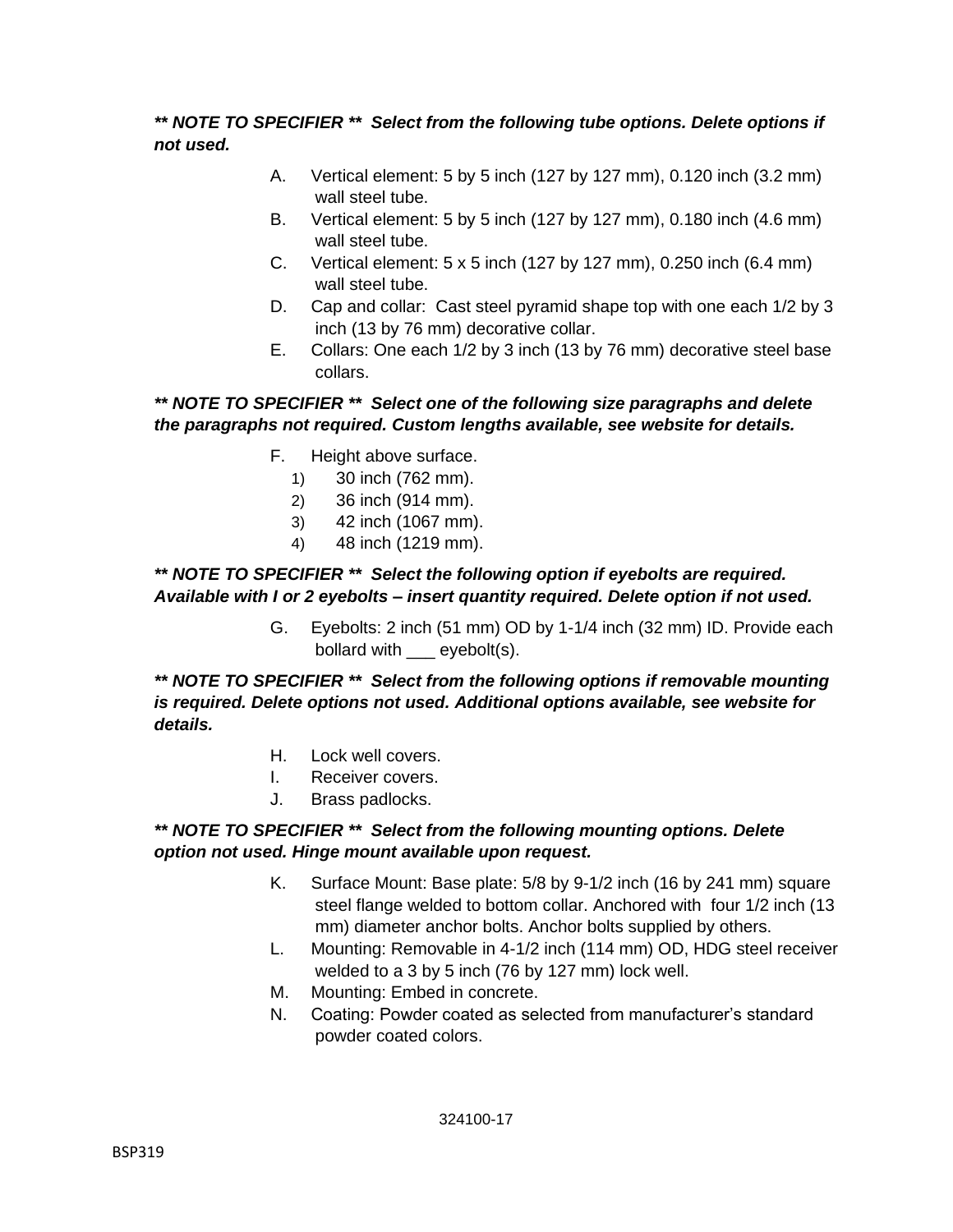16. Model number B-11: Square bollard with pyramid top.

*\*\* NOTE TO SPECIFIER \*\* Select from the following tube options. Delete options if not used.*

- A. Vertical element: 5 inch by 5 inch (127 mm by 127 mm), 0.120 inch (3.2 mm) wall steel tube.
- B. Vertical element: 5 inch by 5 inch (127 mm by 127 mm), 0.180 inch (4.6 mm) wall steel tube.
- C. Vertical element: 5 inch by 5 inch (127 mm by 127 mm), 0.250 inch (6.4 mm) wall steel tube.
- D. Cap: Pyramid shape steel welded and ground smooth.

## *\*\* NOTE TO SPECIFIER \*\* Select one of the following size paragraphs and delete the paragraphs not required. Custom lengths available, see website for details.*

- E. Height above surface.
	- 1) 30 inch (762 mm).
	- 2) 36 inch (914 mm).
	- 3) 42 inch (1067 mm).
	- 4) 48 inch (1219 mm).

### *\*\* NOTE TO SPECIFIER \*\* Select the following option if eyebolts are required. Available with I or 2 eyebolts – insert quantity required. Delete option if not used.*

F. Eyebolts: 2 inch (51 mm) OD by 1-1/4 inch (32 mm) ID. Provide each bollard with eyebolt(s).

*\*\* NOTE TO SPECIFIER \*\* Select from the following options if removable mounting is required. Delete options not used. Additional options available, see website for details.*

- G. Lock well covers.
- H. Receiver covers.
- I. Brass padlocks.

## *\*\* NOTE TO SPECIFIER \*\* Select from the following mounting options. Delete options not used. Hinge mount available upon request.*

- J. Surface Mount: Base plate: 5/8 by 8-1/2 inch (16 by 216 mm) square steel flange welded to bottom . Anchored with four 1/2 inch (13 mm) diameter anchor bolts. Anchor bolts supplied by others.
- K. Mounting: Removable in 4-1/2 inch (114 mm) OD, HDG steel receiver welded to a 3 by 5 inch (76 by 127 mm) lock well.
- L. Mounting: Embed in concrete.
- M. Coating: Powder coated as selected from manufacturer's standard powder coated colors.
- 17. Model number B-12: Hexagonal bollard.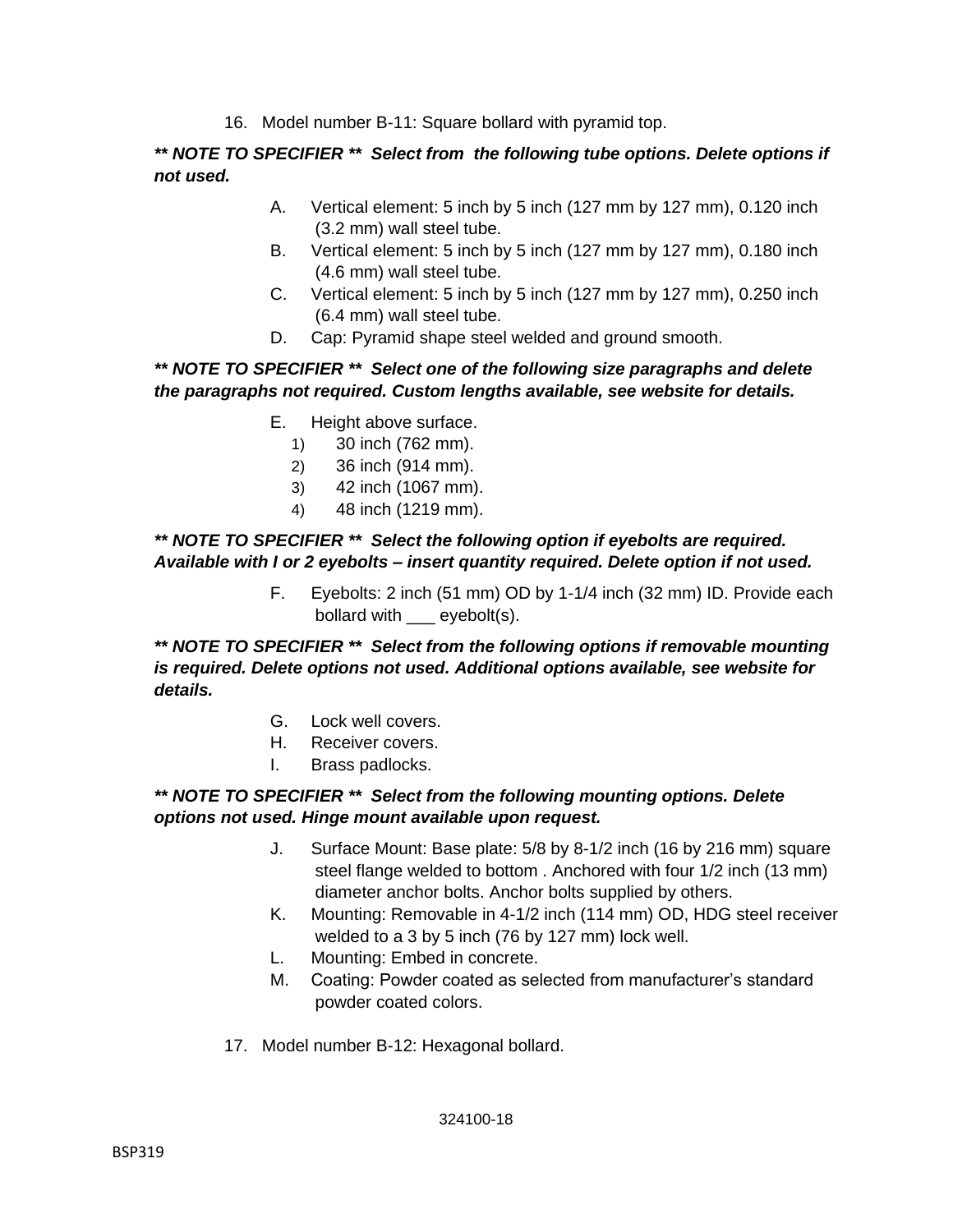- A. Vertical element: 6 by 6 by 0.120 inch, (152 by 152 by 3.2 mm) wall steel formed to a hexagonal shape.
- B. Cap: Flat steel welded and ground smooth.

# *\*\* NOTE TO SPECIFIER \*\* Select one of the following size paragraphs and delete the paragraphs not required.*

- C. Height above surface.
	- 1) 30 inch (762 mm).
	- 2) 36 inch (914 mm).

## *\*\* NOTE TO SPECIFIER \*\* Select the following option if eyebolts are required. Available with I or 2 eyebolts – insert quantity required. Delete option if not used.*

D. Eyebolts: 2 inch (51 mm) OD by 1-1/4 inch (32 mm) ID. Provide each bollard with eyebolt(s).

# *\*\* NOTE TO SPECIFIER \*\* Select from the following options if removable mounting is required. Delete options not used.*

- E. Lock well covers.
- F. Receiver covers.
- G. Brass padlocks.

## *\*\* NOTE TO SPECIFIER \*\* Select from the following mounting options. Delete option not used.*

- H. Surface Mount: Base plate: 5/8 by 10 inch (16 by 254 mm) hexagonal steel flange welded to bottom. Anchored with six 1/2 inch (13 mm) diameter anchor bolts. Anchor bolts supplied by others.
- I. Mounting: Removable in a 4-1/2 inch (114 mm) OD, HDG steel receiver welded to a 3 by 5 inch (76 by 127 mm) lock well.
- J. Mounting: Embed in concrete.
- K. Coating: Powder coated as selected from manufacturer's standard powder coated colors.
- B. LED Lighted Steel Bollards:
	- 1. Model number BL-1: 6 inch (152 mm) diameter LED lighted bollard with collars.
		- A. Vertical element: 5 inch (127 mm), schedule 40 pipe, 5.56 inch (141 mm) OD.
		- B. Cap: Schedule 40.
		- C. Collars: Two 2 inch (51 mm) and one 3 inch (76 mm) wide decorative collars, 6.62 inch (168 mm) OD welded to pipe.
		- D. Light source: 6 each, 4 inch (102 mm) iLight Plexineon bright white lights
		- E. Diffuser: Impact resistant acrylic.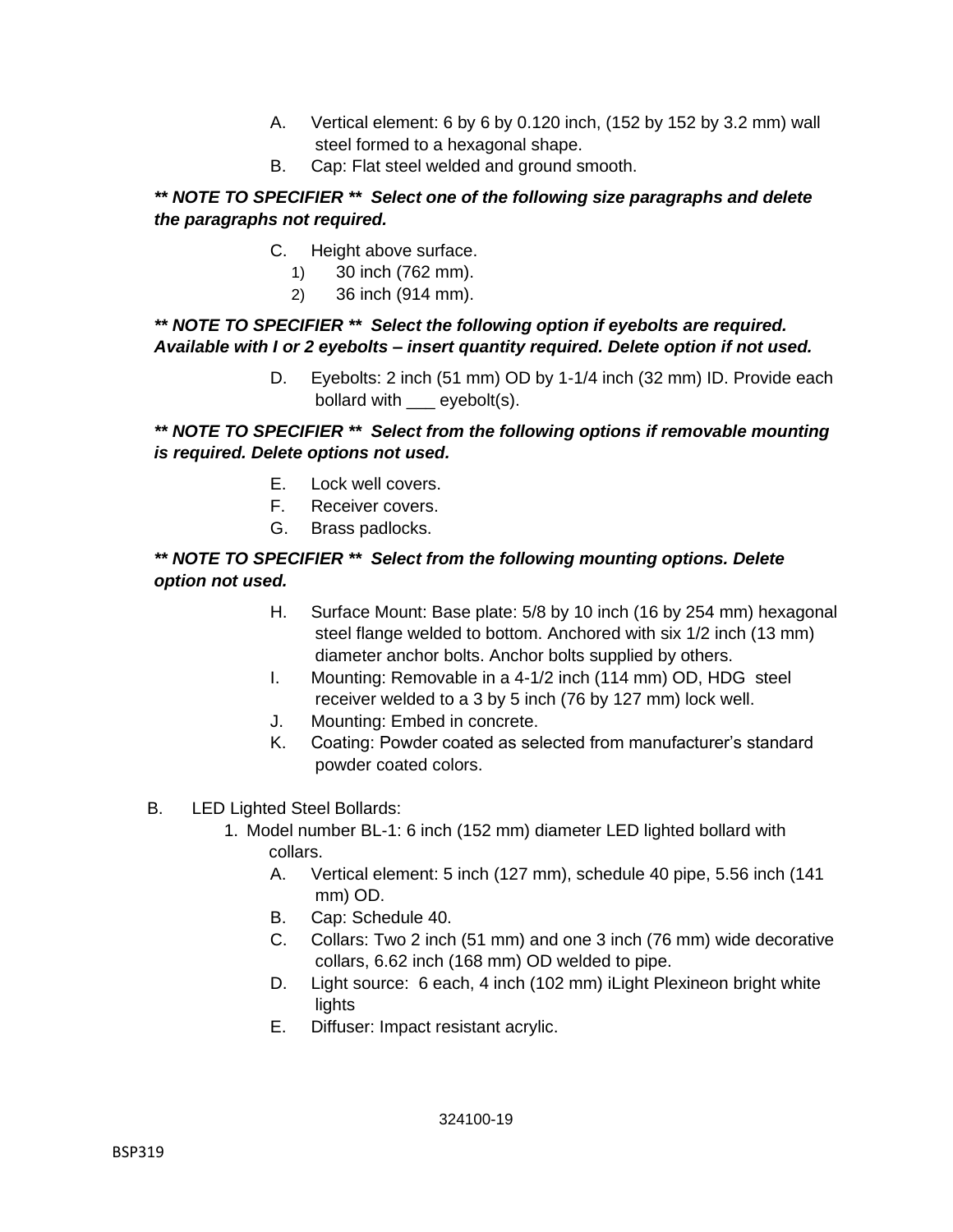# *\*\* NOTE TO SPECIFIER \*\* Select one of the following size paragraphs and delete the paragraphs not required.*

- F. Height above surface.
	- 1) 36 inch (914 mm).
	- 2) 42 inch (1067 mm).

## *\*\* NOTE TO SPECIFIER \*\* Select from the following two mounting options. Delete option not used.*

- G. Surface Mount: Base plate: 5/8 by 10-1/4 inch (16 by 260 mm) steel flange welded to bottom collar. Anchored with five 1/2 inch (13 mm) diameter anchor bolts. Anchor bolts supplied by others.
- H. Mounting: Embed in concrete.
- I. Coating: Powder coated as selected from manufacturer's standard powder coated colors.

## *\*\* NOTE TO SPECIFIER \*\* Select the following option if eyebolts are required. Delete option if not used.*

- J. Eyebolts: 2 inch (51 mm) OD by 1-1/4 inch (32 mm) ID.
- 2. Model number BL-3 6 inch (152 mm) LED lighted bollard with collars.
	- A. Vertical element: 5 inch (127 mm) schedule 40 pipe, 5.56 inch (141 mm) OD.
	- B. Cap: 2.78 inch (71 mm) radius dome with two 1/2 inch (13 mm) collars
	- C. Base : Two 1/2 inch (51 mm) collars with 1/2 inch (13 mm) space between and one 4 inch (102 mm) base collar.
	- D. Light source: 6 each, 4 inch (102 mm) iLight Plexineon bright white **lights**
	- E. Diffuser: Impact resistant acrylic.

# *\*\* NOTE TO SPECIFIER \*\* Select one of the following size paragraphs and delete the paragraphs not required.*

# F. Height above surface.

- 1) 36 inch (914 mm).
- 2) 42 inch (1067 mm).

# *\*\* NOTE TO SPECIFIER \*\* Select the following option if eyebolts are required. Available with I or 2 eyebolts – insert quantity required. Delete option if not used.*

G. Eyebolts: 2 inch (51 mm) OD by 1-1/4 inch (32 mm) ID. Provide each bollard with eyebolt(s).

*\*\* NOTE TO SPECIFIER \*\* Select from the following two mounting options. Delete option not used.*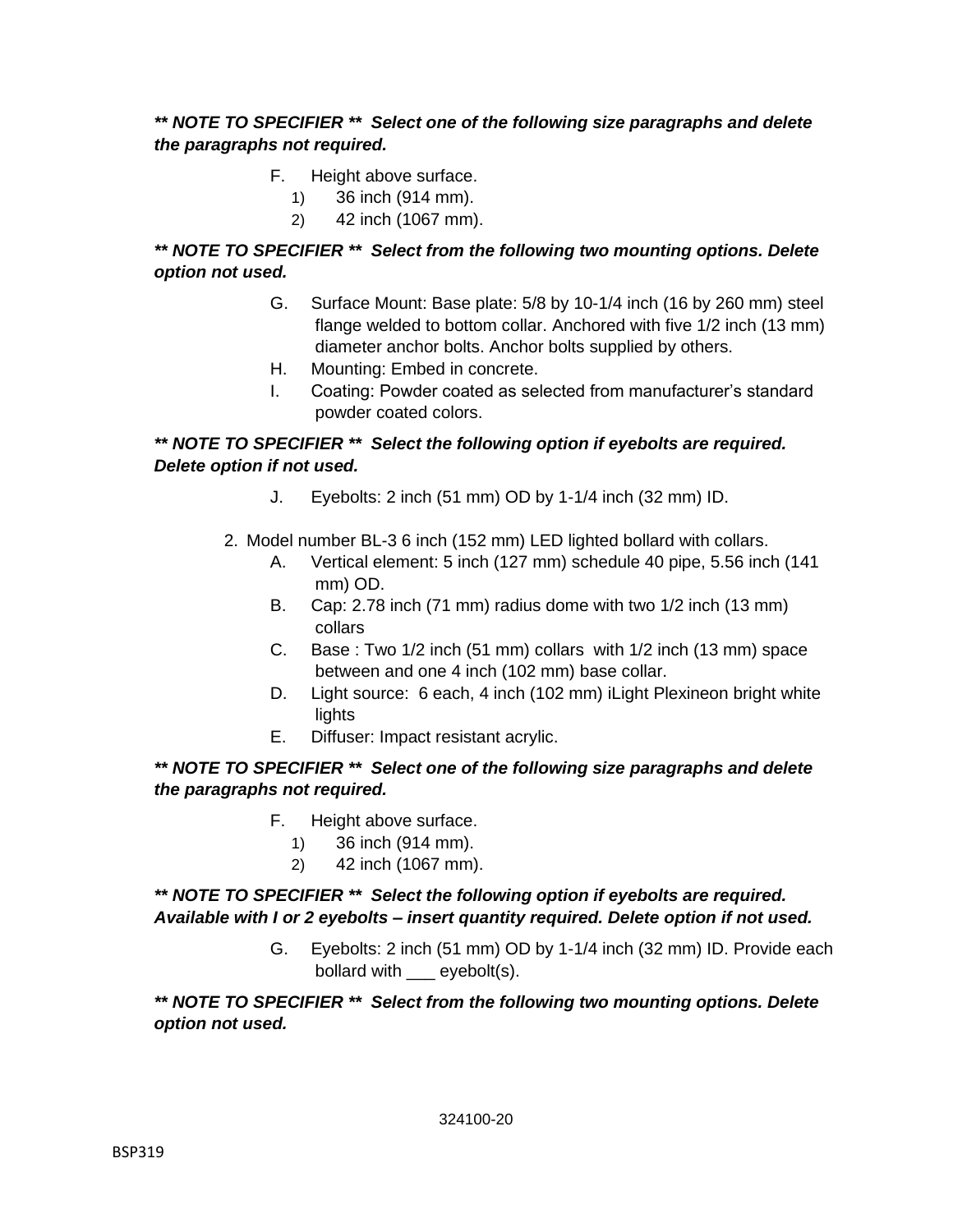- H. Surface Mount: Base plate: 5/8 by 10-1/4 inch (16 by 260 mm) steel flange welded to bottom collar. Anchored with five 1/2 inch (13 mm) diameter anchor bolts. Anchor bolts supplied by others.
- I. Mounting: Embed in concrete.
- J. Coating: Powder coated as selected from manufacturer's standard powder coated colors.
- 3. Model number BL-4: 6 inch (152 mm) LED lighted bollard with top and reveals.
	- A. Vertical element: 5 inch (127 mm), schedule 40 pipe, 5.56 inch (141 mm) OD.

## *\*\* NOTE TO SPECIFIER \*\* Select the following cap options. Delete options not used.*

- B. Cap: Flat top, Model B-4-5A2-L
- C. Cap: Dome top, Model B-4-5B2-L.
- D. Cap: Sphere, B-4-5C2-L.
- E. Reveals: Two 1 inch (25 mm) one at top and one at bottom.
- F. Light source: 6 each, 4 inch (102 mm) iLight Plexineon bright white lights
- G. Diffuser: Impact resistant acrylic.

## *\*\* NOTE TO SPECIFIER \*\* Select one of the following size paragraphs and delete the paragraphs not required.*

- H. Height above surface.
	- 1) 36 inch (914 inch).
	- 2) 42 inch (1067 mm).

## *\*\* NOTE TO SPECIFIER \*\* Select the following option if eyebolts are required. Available with I or 2 eyebolts – insert quantity required. Delete option if not used.*

I. Eyebolts: 2 inch (51 mm) OD by 1-1/4 inch (32 mm) ID. Provide each bollard with eyebolt(s).

## *\*\* NOTE TO SPECIFIER \*\* Select from the following two mounting options. Delete option not used.*

- J. Surface Mount: Base plate: 5/8 by 9-1/2 inch (16 by 241 mm) steel flange welded to bottom. Anchored with five 1/2 inch (13 mm) diameter anchor bolts. Anchor bolts supplied by others.
- K. Mounting: Embed in concrete.
- L. Coating: Powder coated as selected from manufacturer's standard powder coated colors.
- 4. Model number BL-6: LED lighted square bollard with flat top and decorative panels.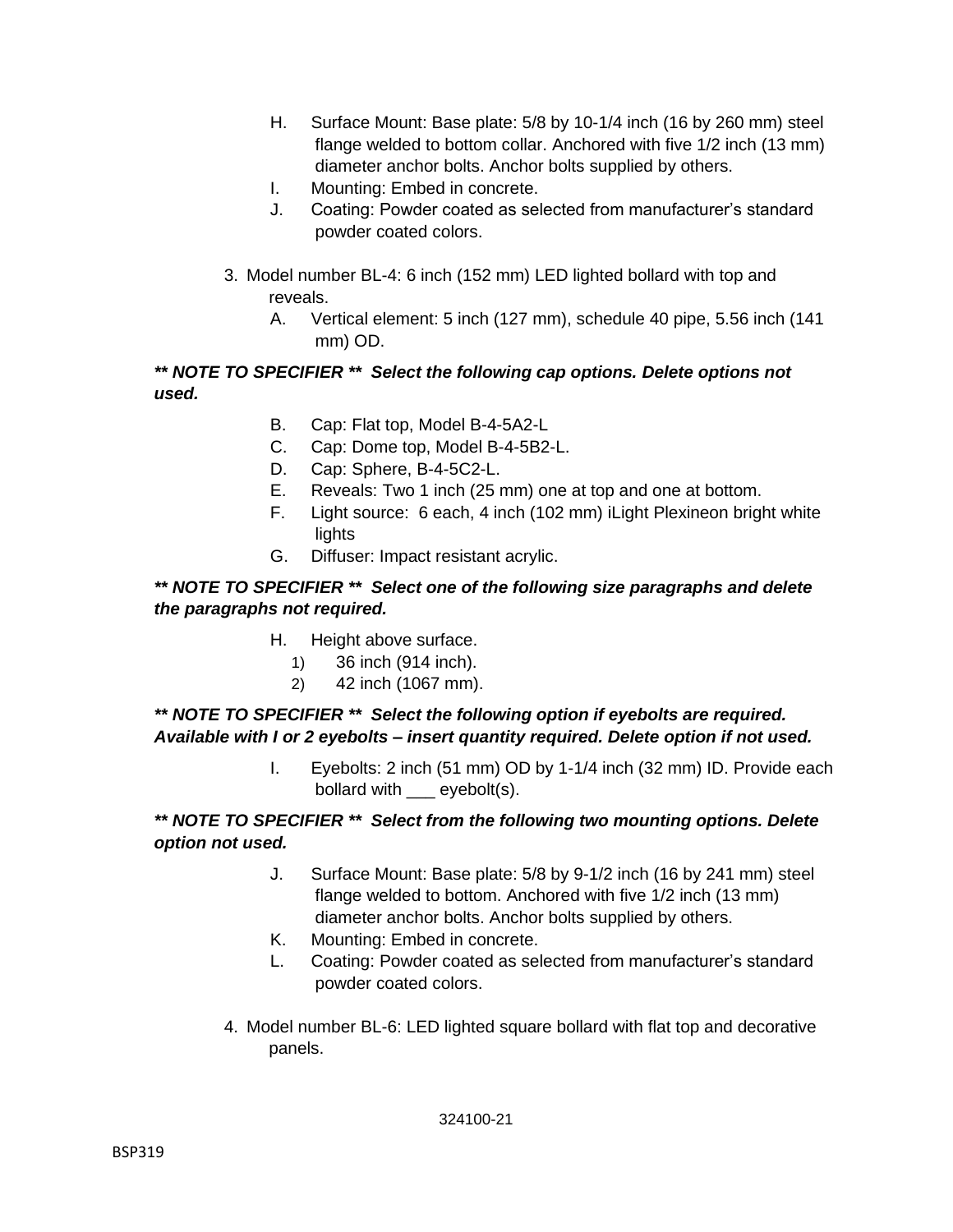- A. Vertical element: 5 inch by 5 inch (127 mm by 127 mm) 0.120 (3.2 mm) wall steel tube.
- B. Cap: 6 inch by 6 inch by 1/2 inch (152 mm by 152 mm by 13 mm) steel plate.
- C. Light and/or Signage panels: up to four 1/2 by 3-1/2 by 19-1/2 inch (13 by 88 by 495 mm) separate steel panels attached with 1/2 inch (13 mm) vandal resistant stainless steel pinned buttonhead bolts. See drawings for signage graphic design. Panels not designated as lighted will be standard unlighted panels.

## *\*\* NOTE TO SPECIFIER \*\* Select the lighted panel style(s) and quantities required. Delete options not used.*

- D. Standard lighted panel with 2 each 8 inch (203 mm) and 1 each 12 inch (305 mm) iLight Plexineon bright white lights, panels required
- E. "STOP" Signage Panel with iLight Plexineon Red lights, panels required
- F. "SLOW" Signage Panel with iLight Plexineon Amber lights, \_\_\_\_\_panels required

## *NOTE TO SPECIFIER \*\* Select the following decorative panel option for grooves for panels without lights. Delete option if not used.*

G. Option: Grooved panels

# *\*\* NOTE TO SPECIFIER \*\* Select one of the following size paragraphs and delete the paragraphs not required.*

- H. Height above surface.
	- 1) 36 inch (914 inch).
	- 2) 42 inch (1067 mm).

## *\*\* NOTE TO SPECIFIER \*\* Select the following option if eyebolts are required. Available with I or 2 eyebolts – insert quantity required. Delete option if not used.*

I. Eyebolts: 2 inch (51 mm) OD by 1-1/4 inch (32 mm) ID. Provide each bollard with \_\_\_ eyebolt(s).

# *\*\* NOTE TO SPECIFIER \*\* Select from the following two mounting options. Delete option not used.*

- J. Surface Mount: Base plate: 5/8 by 8-1/2 inch (16 by 216 mm) square steel flange welded to bottom. Anchored with four 1/2 inch (13 mm) diameter anchor bolts. Anchor bolts supplied by others.
- K. Mounting: Embed in concrete.
- L. Coating: Powder coated as selected from manufacturer's standard powder coated colors.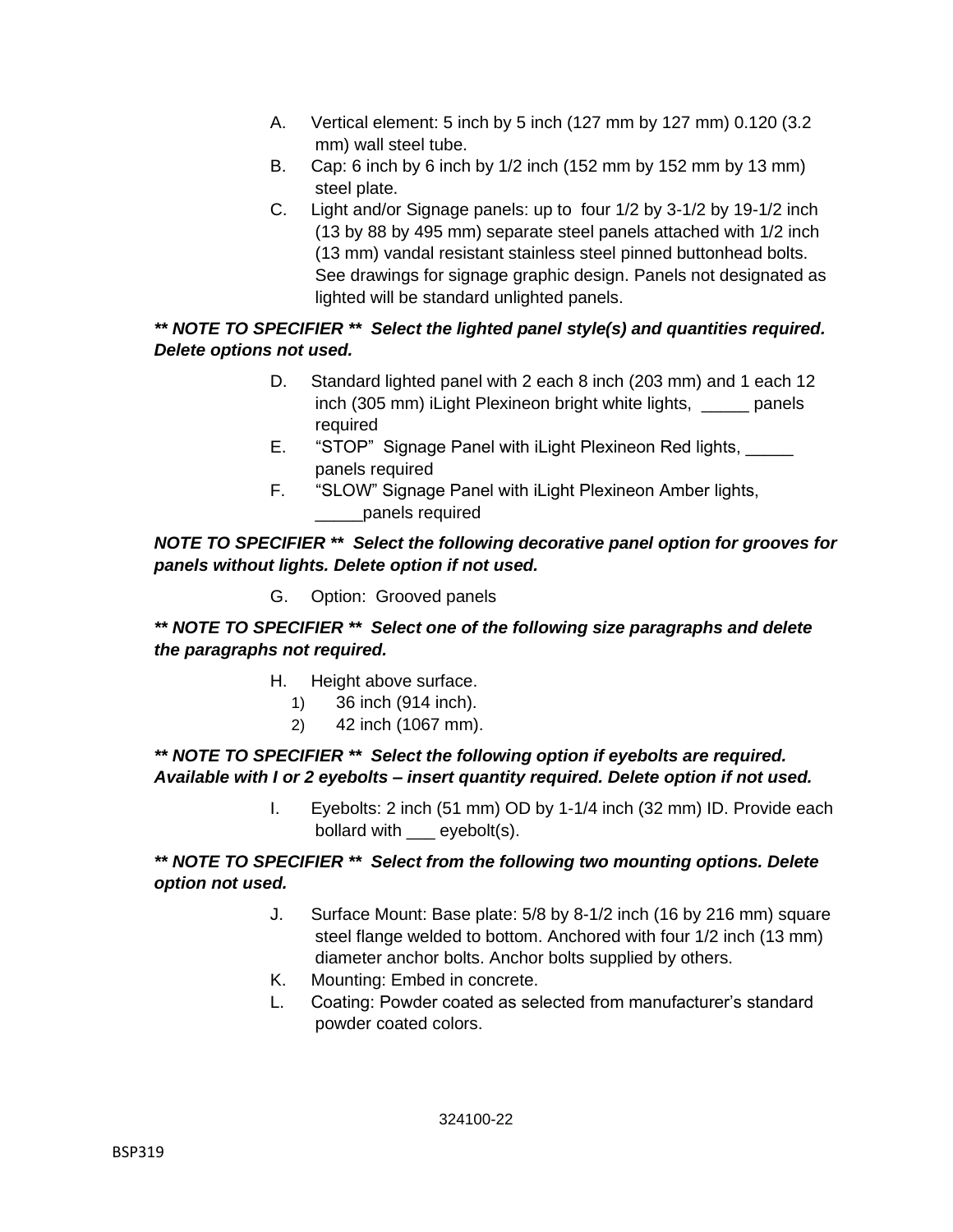# *\*\* NOTE TO SPECIFIER \*\* Include the following paragraph for all lighted bollards.*

- 5. Electrical requirements.
	- A. Voltage: Standard 120-volt line (input range 100Vac/240Vac/0.3A. Low voltage 24 volt/20watt transformer.
	- B. Bulb life: 57,000 to180,000 hours (6.5 to 20 years based on 24 hours a day for 365 days a year).
	- C. Bulbs: six LED Plexineon bright white bulbs unless otherwise noted.
- C. Miami LED Lighted Extruded Aluminum Bollards.

## *\*\* NOTE TO SPECIFIER \*\* Select from the following bollard designs. Delete options not used.*

- 1. Model number BL-1400R.
	- A. Vertical element: circular aluminum extrusion.
	- B. Cap: flat aluminum circular top.
	- C. Light source: 4 each iLight Plexineon bright white lights
	- D. Diffuser: Impact resistant acrylic.

## *\*\* NOTE TO SPECIFIER \*\* Select one of the following size paragraphs and delete the paragraphs not required.*

- E. Height above surface.
	- 1) 24 inch (610 mm) with 18 inch (457 mm) lights.
	- 2) 36 inch (914 mm) with 30 inch (762 mm) lights.
- F. Base plate: flat aluminum circular base.

## *\*\* NOTE TO SPECIFIER \*\* Select from the following installation options. Delete option not required.*

- G. Mounting: Surface.
- H. Mounting: Permanent embedded

#### *\*\* NOTE TO SPECIFIER \*\* Select from the following finish options. Delete options not required.*

- I. Powder coated as selected from manufacturer's standard powder coated colors.
- J. Clear anodized finish.
- K. Bronze anodized finish.
- 2. Model number BL-1400T.
	- A. Vertical element: triangular aluminum extrusion.
	- B. Cap: flat aluminum triangular top.
	- C. Light source: 3 each iLight Plexineon bright white lights
	- D. Diffuser: Impact resistant acrylic.

#### *\*\* NOTE TO SPECIFIER \*\* Select one of the following size paragraphs and delete the paragraphs not required.*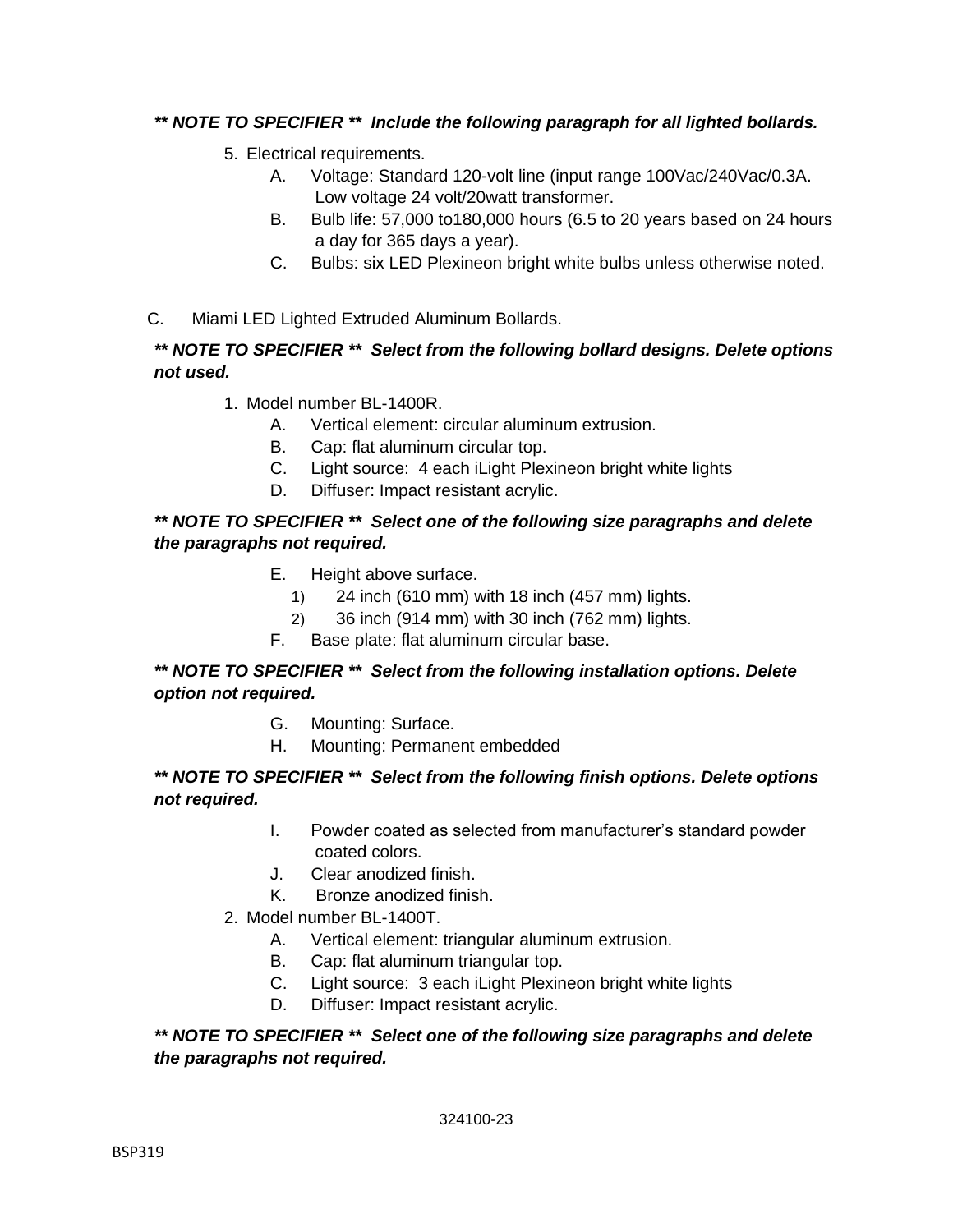- E. Height above surface.
	- 1) 24 inch (610 mm) with 18 inch (457 mm) lights.
	- 2) 36 inch (914 inch) with 30 inch (762 mm) lights.
- F. Base plate: flat aluminum triangular base.

### *\*\* NOTE TO SPECIFIER \*\* Select from the following installation options. Delete option not required.*

- G. Mounting: Surface.
- H. Mounting: Permanent embedded

### *\*\* NOTE TO SPECIFIER \*\* Select from the following finish options. Delete options not required.*

- I. Powder coated as selected from manufacturer's standard powder coated colors.
- J. Clear anodized finish.
- K. Bronze anodized finish.
- 3. Model number BL-1400S.
	- A. Vertical element: square aluminum extrusion.
	- B. Cap: flat aluminum square top.
	- C. Light source: 4 each iLight Plexineon bright white lights
	- D. Diffuser: Impact resistant acrylic.

## *\*\* NOTE TO SPECIFIER \*\* Select one of the following size paragraphs and delete the paragraphs not required.*

- E. Height above surface.
	- 1) 24 inch (610 mm) with 18 inch (457 mm) lights.
	- 2) 36 inch (914 inch) with 30 inch (762 mm) lights.
- F. Base plate: flat aluminum triangular base.

#### *\*\* NOTE TO SPECIFIER \*\* Select from the following installation options. Delete option not required.*

- G. Mounting: Surface.
- H. Mounting: Permanent embedded.

#### *\*\* NOTE TO SPECIFIER \*\* Select from the following finish options. Delete options not required.*

- I. Powder coated as selected from manufacturer's standard powder coated colors.
- J. Clear anodized finish.
- K. Bronze anodized finish.

#### *\*\* NOTE TO SPECIFIER \*\* Include the following paragraph for all lighted bollards.*

4. Electrical requirements.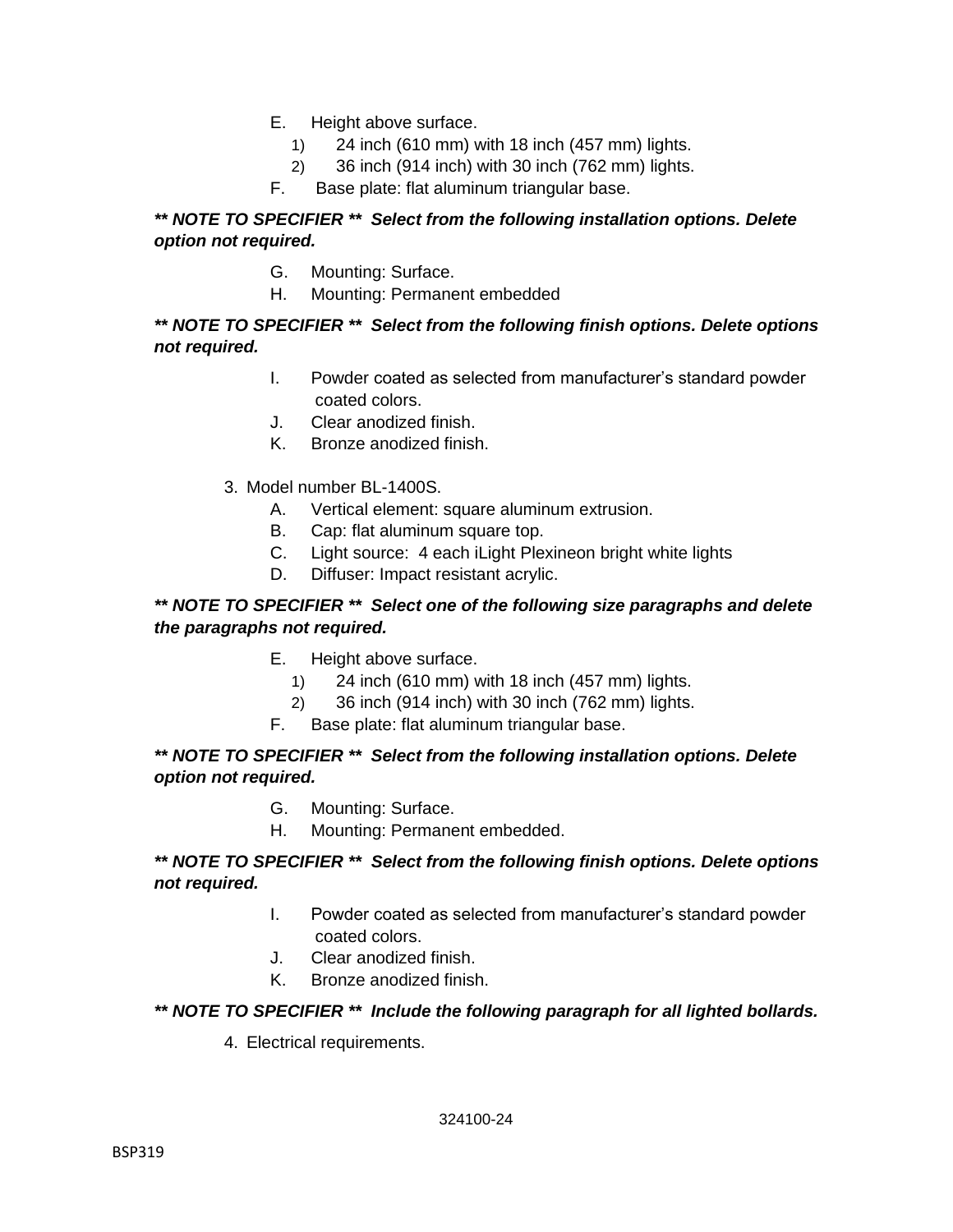- A. Voltage: Standard 120-volt line (input range 100Vac/240Vac/0.3A. Low voltage 24 volt/20watt transformer.
- B. Bulb life: 57,000 to 180,000 hours (6.5 to 20 years based on 24 hours a day for 365 days a year).
- C. Bulbs: six LED Plexineon bright white bulbs unless otherwise noted.

# 2.3 FABRICATION.

- A. Material Requirements
	- 1. Carbon steel pipe shall conform to ASTM A53
	- 2. 304 & 316 Stainless steel pipe shall conform to A312
	- 3. Carbon steel caps shall conform to ASTM A253
	- 4. 304 & 316 Stainless steel caps shall conform to A403
	- 5. Carbon steel plate shall conform to ASTM A36
	- 6. 304 & 316 Stainless steel plate shall conform to ASTM A240
- B. Construction Technique Requirements
	- 1. All welds shall be ground smooth
	- 2. Remove all weld splatter
	- 3. Butt seam welds to be fully filled before being ground smooth

# 2.4 FINISHES.

### *\*\* NOTE TO SPECIFIER \*\* Select from the following metal finish options. Select either powder coat finish or hot dip galvanized finish for metals, not both. Do not use powder coating over hot dip galvanized finish.*

- A. Exposed Metal Finish: Polyester or polyester TGIC powder finish applied by the dry electrostatic process on a 2-mil zinc-rich primer surface to a minimum of four mils thick on all surfaces and baked until properly cured. Colors to be selected from manufacturer's standard powder coated colors.
- B. Ground Receiver Finish: following fabrication the receiver, covers and lock well covers shall be hot dip galvanized to ASTM A 123, 3 to 4 mils thick.

# PART 3 EXECUTION

## 3.1 EXAMINATION

- A. Verify existing conditions before starting work. Do not proceed until unsatisfactory conditions are corrected in manner acceptable.
- B. Verify that foundation, applied finishes and adjacent construction are ready to receive bollards and are level, plumb and square within tolerances acceptable to manufacturer.